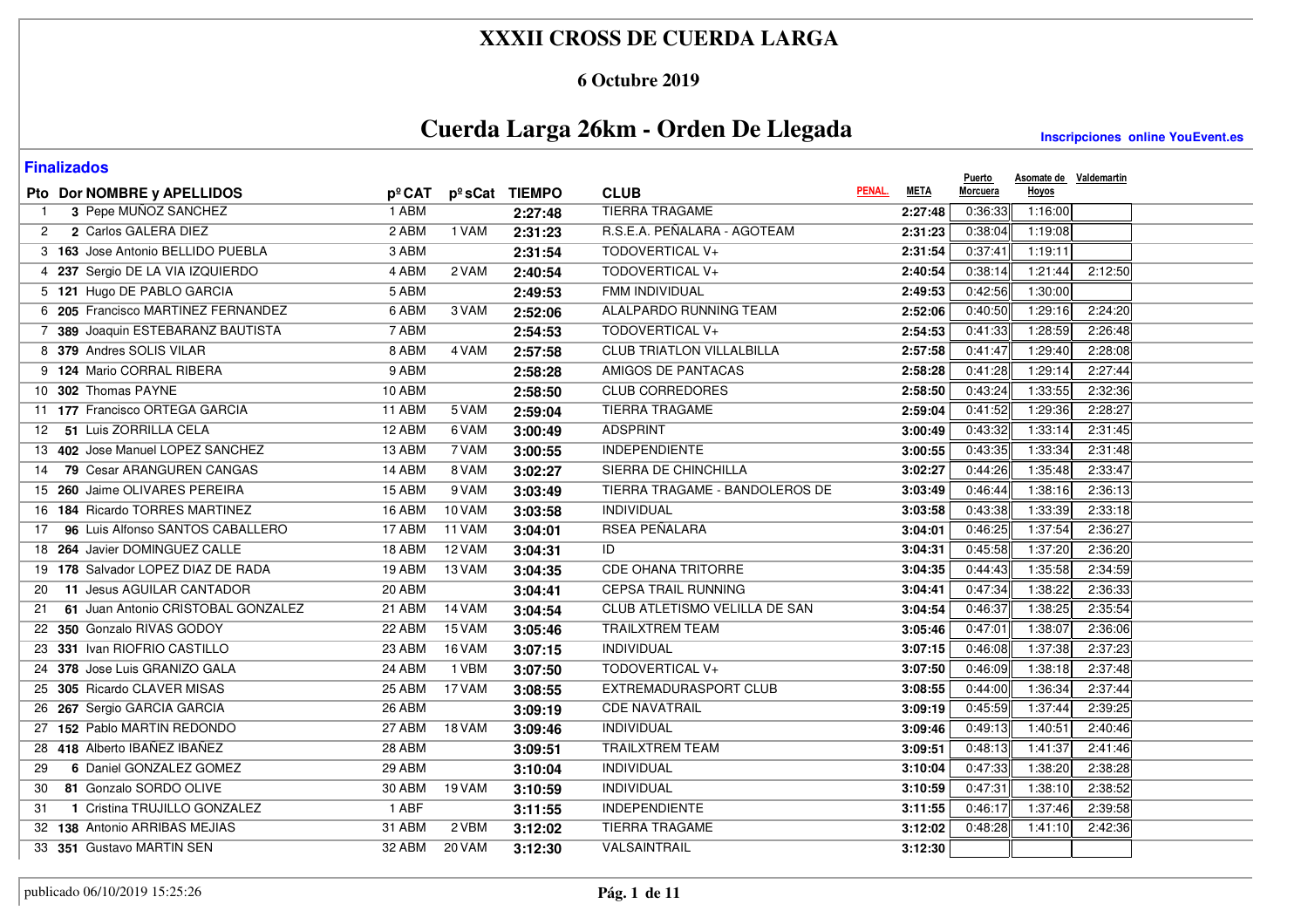### **6 Octubre 2019**

# **Cuerda Larga 26km - Orden De Llegada**

| <b>Finalizados</b>                      |         |               |               |                                |             | <b>Puerto</b> | Asomate de Valdemartin |         |
|-----------------------------------------|---------|---------------|---------------|--------------------------------|-------------|---------------|------------------------|---------|
| Pto Dor NOMBRE y APELLIDOS              | pºCAT   |               | pºsCat TIEMPO | PENAL.<br><b>CLUB</b>          | <b>META</b> | Morcuera      | Hoyos                  |         |
| 34 253 David MORAL GARCIA               | 33 ABM  | 21 VAM        | 3:12:33       | A TROTE BORRIQUERO             | 3:12:33     | 0:47:41       | 1:39:53                | 2:41:17 |
| 72 Iñigo ZAMORA MORCILLO<br>35          | 34 ABM  | 22 VAM        | 3:14:11       | <b>INDEPENDIENTE</b>           | 3:14:11     | 0:47:26       | 1:41:33                | 2:43:36 |
| 77 Ruben Levi LARA SANCHEZ<br>36        | 35 ABM  | 23 VAM        | 3:14:59       | INDIVIDUAL                     | 3:14:59     | 0:48:47       | 1:44:32                | 2:45:57 |
| 37 183 Manuel SANCHEZ CARDENAS          | 36 ABM  | 24 VAM        | 3:17:18       | <b>TRONADOR</b>                | 3:17:18     | 0:48:06       | 1:41:31                | 2:46:20 |
| 38 105 Javier DE LA CRUZ SANTAMARIA     | 37 ABM  |               | 3:18:13       | <b>TIERRA TRAGAME</b>          | 3:18:13     | 0:48:30       | 1:44:37                | 2:46:35 |
| 39 374 Gheorghe MARTAC                  | 38 ABM  | 25 VAM        | 3:18:15       | <b>INDIVIDUAL</b>              | 3:18:15     | 0:50:23       | 1:45:05                | 2:47:12 |
| 40 265 Soraya GOMEZ NAVARRO             | $2$ ABF |               | 3:18:26       | <b>AGOTEAM</b>                 | 3:18:26     | 0:48:35       | 1:44:15                | 2:47:06 |
| 41 167 Alberto ESCRIBANO MARTINEZ       | 39 ABM  |               | 3:18:46       | <b>INDIVIDUAL</b>              | 3:18:46     | 0:47:41       | 1:42:35                | 2:47:42 |
| 42 137 Admin Francisco DIAZ JIMENEZ     | 40 ABM  | 3 VBM         | 3:22:53       | AGRUPACION DEPORTIVA SAN LOREN | 3:22:53     | 0:51:39       | 1:48:52                | 2:50:39 |
| 33 Rafael ZARCO DEL OLMO<br>43          | 41 ABM  | 26 VAM        | 3:23:01       | RSEA PEÑALARA                  | 3:23:01     | 0:46:39       | 1:40:39                | 2:49:06 |
| 44 358 Jorge CAMPOS SERRANO             | 42 ABM  |               | 3:23:30       | <b>TRAILXTREM TEAM</b>         | 3:23:30     | 0:49:31       | 1:46:45                | 2:53:56 |
| 45 179 Sandra DOMINGUEZ CHAVEZ          | 3 ABF   |               | 3:23:56       | <b>INDEPENDIENTE</b>           | 3:23:56     | 0:46:13       | 1:41:15                | 2:51:13 |
| 47 Jose Luis BLAS LIEBANA<br>46         | 43 ABM  |               | 3:24:48       | CORRE, CORRE, QUE TE VAN A ECH | 3:24:48     | 0:49:51       | 1:46:03                | 2:52:55 |
| 47 413 Mario PASTOR GARCIA              | 44 ABM  | 27 VAM        | 3:24:54       | LOS FAÑAGÜETAS                 | 3:24:54     | 0:50:38       | 1:46:52                | 2:52:34 |
| 48 330 Carlos HERNANDO FRANCISCO        | 45 ABM  | <b>28 VAM</b> | 3:26:01       | INDIVIDUAL                     | 3:26:01     | 0:50:31       | 1:47:01                | 2:53:04 |
| 49 101 Miguel Angel MARTINEZ CARLAVILLA | 46 ABM  | 29 VAM        | 3:26:28       | <b>INDIVIDUAL</b>              | 3:26:28     | 0:49:58       | 1:44:51                | 2:50:13 |
| 32 Jaime ANABITARTE URRUTIA<br>50       | 47 ABM  | 4 VBM         | 3:26:40       | RSEA PEÑALARA                  | 3:26:40     | 0:49:20       | 1:45:41                | 2:52:38 |
| 95 Daniel ALONSO ALVAREZ<br>51          | 48 ABM  | 30 VAM        | 3:26:43       | <b>TIERRA TRAGAME</b>          | 3:26:43     | 0:51:30       | 1:47:59                | 2:55:23 |
| 52 139 Raul TEMPLADO MILLAN             | 49 ABM  | 31 VAM        | 3:27:44       | <b>INDEPENDIENTE</b>           | 3:27:44     | 0:48:59       | 1:44:28                | 2:53:30 |
| 53 387 Marcos SAAVEDRA JIMENEZ          | 50 ABM  | 5 VBM         | 3:28:20       | INDIVIDUAL                     | 3:28:20     | 0:50:44       | 1:48:18                | 2:56:20 |
| 54 431 Francisco Javier TORIO IGLESIAS  | 51 ABM  | 6 VBM         | 3:28:42       | <b>DLC TRAIL TEAM</b>          | 3:28:42     | 0:50:53       | 1:49:47                | 2:57:06 |
| 55 409 Alberto LUCAS RODRIGUEZ          | 52 ABM  |               | 3:29:43       | <b>INDIVIDUAL</b>              | 3:29:43     | 0:48:42       | 1:49:21                | 2:59:21 |
| 56 109 Javier ALVAREZ MORCILLO          | 53 ABM  | 7 VBM         | 3:30:07       | R.S.E.A. PEÑALARA              | 3:30:07     | 0:48:44       | 1:45:45                | 2:55:27 |
| 57 130 Rodrigo TORIJA SANTOS            | 54 ABM  |               | 3:30:41       | <b>MAJALASNA</b>               | 3:30:41     | 0:51:17       | 1:50:04                | 2:56:18 |
| 58 279 Carlos MARTIN GASPAR             | 55 ABM  |               | 3:31:03       | <b>CDE NAVATRAIL</b>           | 3:31:03     | 0:49:53       | 1:47:38                | 2:56:01 |
| 59 306 Francisco CLAVER MISAS           | 56 ABM  | 8 VBM         | 3:31:10       | <b>TRAILXTREM TEAM</b>         | 3:31:10     | 0:49:44       | 1:49:35                | 2:58:51 |
| 60 146 Antonio FERRER MARQUEZ           | 57 ABM  | 32 VAM        | 3:31:24       | <b>INDIVIDUAL</b>              | 3:31:24     | 0:50:11       | 1:46:53                | 2:55:51 |
| 61 147 Santiago DIAZ MARQUEZ            | 58 ABM  | 33 VAM        | 3:31:27       | <b>INDIVIDUAL</b>              | 3:31:27     | 0:50:15       | 1:46:55                | 2:55:53 |
| 62 422 Jose Luis ESCALERA ALAEZ         | 59 ABM  |               | 3:31:36       | <b>INDEPENDIENTE</b>           | 3:31:36     | 0:49:48       | 1:47:25                | 2:57:36 |
| 63 271 Ignacio GONZALEZ MARTIN          | 60 ABM  | 34 VAM        | 3:31:59       | TODOVERTICAL V+                | 3:31:59     | 0:49:26       | 1:46:58                | 2:56:47 |
| 64 133 Juan Carlos GOMEZ CABRERA        | 61 ABM  | 35 VAM        | 3:32:26       | INDIVIDUAL                     | 3:32:26     | 0:52:47       | 1:51:20                | 2:59:38 |
| 65 226 Laura PARRA MATEO                | 4 ABF   | 1 VAF         | 3:32:36       | CDE PERLAS TRIATLON COLMENAR V | 3:32:36     | 0:53:55       | 1:54:06                | 3:00:25 |
| 66 449 Carlos ORTEGA LOPEZ              | 62 ABM  | 36 VAM        | 3:32:40       | TRAIL RUNNING SIERRA           | 3:32:40     | 0:50:27       | 1:46:49                | 2:55:30 |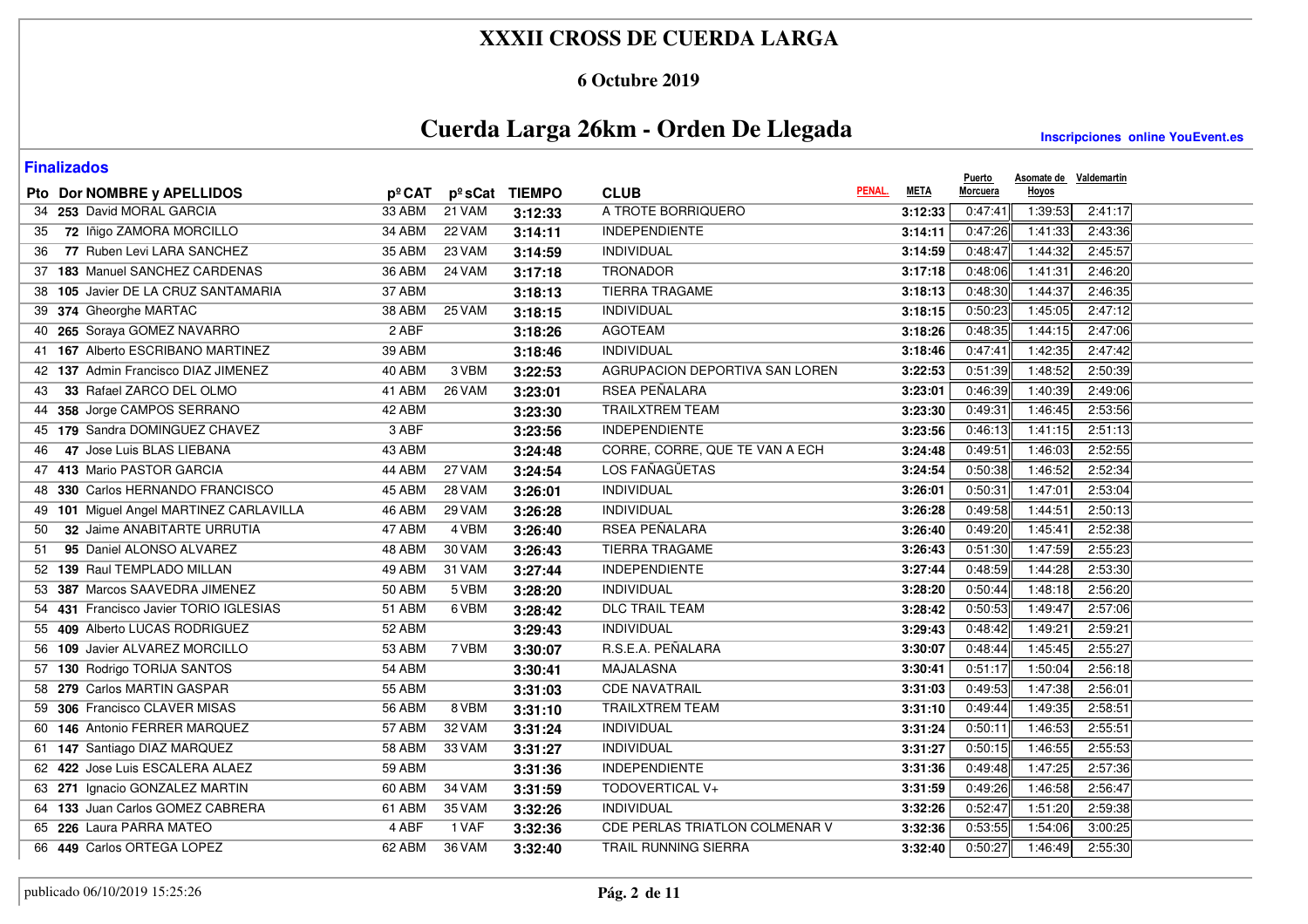### **6 Octubre 2019**

# **Cuerda Larga 26km - Orden De Llegada**

| <b>Finalizados</b>                      |               |        |               |                            |             | <b>Puerto</b> | Asomate de Valdemartin |         |
|-----------------------------------------|---------------|--------|---------------|----------------------------|-------------|---------------|------------------------|---------|
| Pto Dor NOMBRE y APELLIDOS              | pºCAT         |        | pºsCat TIEMPO | PENAL.<br><b>CLUB</b>      | <b>META</b> | Morcuera      | Hoyos                  |         |
| 94 Javier GIL CABEZAS<br>67             | 63 ABM        | 37 VAM | 3:32:49       | FONDISTAS DEL OLIVAR       | 3:32:49     | 0:50:46       | 1:49:29                | 2:58:34 |
| 92 Teodor STAICULESCU<br>68             | 64 ABM        |        | 3:33:15       | A.D.A.CHOCERO              | 3:33:15     | 0:51:42       | 1:52:15                | 2:58:30 |
| 69 286 Fco Javier MARQUEZ GARCIA        | 65 ABM        |        | 3:34:11       | <b>TRICAM VILLAVICIOSA</b> | 3:34:11     | 0:48:19       | 1:45:39                | 2:58:25 |
| 70 212 Aleksandra SADLO                 | 5 ABF         |        | 3:34:14       | TODOVERTICAL V+            | 3:34:14     | 0:54:01       | 1:53:16                | 3:01:30 |
| 71 314 Eugenio GARCIA-ARANDA ROJAS      | 66 ABM        | 1 VCM  | 3:34:18       | <b>RSEA PEÑALARA</b>       | 3:34:18     | 0:52:30       | 1:51:43                | 3:00:02 |
| 72 343 Baldo ROMERO MARQUEZ             | 67 ABM        | 9 VBM  | 3:34:22       | RSEA PEÑALARA              | 3:34:22     | 0:53:42       | 1:53:03                | 3:01:15 |
| 73 322 Gabriel MORALES SANCHEZ          | 68 ABM        | 38 VAM | 3:34:27       | <b>INDEPENDIENTE</b>       | 3:34:27     | 0:49:39       | 1:46:25                | 2:58:32 |
| 74 134 Pedro CASTRO PUERTA              | 69 ABM        |        | 3:34:37       | <b>INDIVIDUAL</b>          | 3:34:37     | 0:49:46       | 1:47:05                | 2:59:17 |
| 39 Javier EIRIZ AGUILERA<br>75          | <b>70 ABM</b> | 10 VBM | 3:34:49       | <b>TIERRA TRAGAME</b>      | 3:34:49     | 0:55:20       | 1:56:38                | 3:04:25 |
| 76 395 Jose Luis ARRABAL CANET          | 71 ABM        | 39 VAM | 3:34:53       | <b>INDEPENDIENTE</b>       | 3:34:53     | 0:52:07       | 1:52:41                | 3:00:40 |
| 77 217 Jose LOPEZ ANDRES                | 72 ABM        | 11 VBM | 3:34:56       | ALALPARDO RUNNING TEAM     | 3:34:56     | 0:49:25       | 1:44:30                | 2:56:26 |
| 78 404 Dolores MACIAS FERNANDEZ         | 6 ABF         | 2 VAF  | 3:35:06       | A.D. SPRINT                | 3:35:06     | 0:54:07       | 1:54:03                | 3:02:41 |
| 84 Raul MENENDEZ RIESCO<br>79           | 73 ABM        | 40 VAM | 3:35:09       | COMANDO GUADARRAMA         | 3:35:09     | 0:53:42       | 1:52:26                | 3:00:27 |
| 80 274 Alexander O'ROURKE               | 74 ABM        |        | 3:36:48       | INDIVIDUAL                 | 3:36:48     | 0:54:52       | 1:53:00                | 3:01:48 |
| 81 426 Sonia MARTIN VENTURA             | 7 ABF         |        | 3:36:57       | <b>TIERRA TRAGAME</b>      | 3:36:57     | 0:52:40       | 1:52:45                | 3:02:37 |
| 82 321 Daniel MARTIN LARA               | <b>75 ABM</b> | 41 VAM | 3:37:42       | INDIVIDUAL                 | 3:37:42     | 0:48:42       | 1:46:39                | 2:59:11 |
| 83 301 Manuel Jesus PEINADO GALLEGO     | <b>76 ABM</b> | 42 VAM | 3:37:44       | RSEA PEÑALARA              | 3:37:44     | 0:54:28       | 1:53:37                | 3:02:23 |
| 84 192 Ruben RINCON HERRAMZ             | 77 ABM        |        | 3:37:58       | INDIVIDUAL                 | 3:37:58     | 0:48:22       | 1:46:32                | 3:01:20 |
| 85 398 Raul MURCIEGO                    | <b>78 ABM</b> |        | 3:39:06       | PERRAS CALLEJERAS          | 3:39:06     | 0:53:54       | 1:52:57                | 3:04:14 |
| 86 416 Roberto PAJUELO LOBO             | 79 ABM        |        | 3:39:57       | INDIVIDUAL                 | 3:39:57     | 0:54:27       | 1:53:31                | 3:04:08 |
| 87 443 Carlos SANTOS PIRIS              | 80 ABM        |        | 3:40:21       | HIJOS DE ODIN CLUB         | 3:40:21     | 0:54:17       | 1:53:59                | 3:05:32 |
| 88 244 Luis Joaquin GONZALEZ GONZALEZ   | 81 ABM        | 43 VAM | 3:40:27       | INDIVIDUAL                 | 3:40:27     | 0:54:31       | 1:53:12                | 3:04:22 |
| 89 193 Javier MAZARIAS MATEY            | 82 ABM        |        | 3:40:32       | <b>TIERRA TRAGAME</b>      | 3:40:32     | 0:56:47       | 1:59:21                | 3:07:07 |
| 90 221 Jose Ignacio HUELVES             | 83 ABM        | 44 VAM | 3:40:55       | A.D. SAMBURIEL             | 3:40:55     | 0:51:53       | 1:51:53                | 3:03:05 |
| 91 248 Jesus ALISES                     | 84 ABM        | 45 VAM | 3:40:57       | INDIVIDUAL                 | 3:40:57     | 0:52:44       | 1:53:35                | 3:06:58 |
| 92 376 Juan MARTIN ABAD                 | 85 ABM        | 46 VAM | 3:41:09       | A.D. SAMBURIEL             | 3:41:09     | 0:53:24       | 1:52:04                | 3:05:03 |
| 76 Carlos BALSERA TAMAYO<br>93          | 86 ABM        | 47 VAM | 3:41:14       | <b>INDIVIDUAL</b>          | 3:41:14     | 0:53:39       | 1:53:45                | 3:06:26 |
| 94 164 Humberto MARTA DE JAEN           | 87 ABM        | 48 VAM | 3:41:18       | <b>CEPSA TRAIL RUNNING</b> | 3:41:18     | 0:54:54       | 1:56:52                | 3:07:31 |
| 95 172 Angel Manuel VAZQUEZ MARTIN      | 88 ABM        | 49 VAM | 3:41:25       | RSEA PEÑALARA              | 3:41:25     | 0:48:36       | 1:52:33                | 3:04:34 |
| 96 254 Juan Carlos MARQUEZ FRANCISCO    | 89 ABM        | 50 VAM | 3:42:09       | TRAIL COLMENAR VIEJO       | 3:42:09     | 0:49:29       | 1:48:12                | 3:04:05 |
| 97 423 Diego PARRILLA LEAL              | 90 ABM        |        | 3:43:05       | CLUB TRIATLON LAS AMERICAS | 3:43:05     | 0:48:58       | 1:45:08                | 2:51:04 |
| 98 278 Aurelio COSTUMERO SANCHEZ        | 91 ABM        | 51 VAM | 3:43:17       | INDIVIDUAL                 | 3:43:17     | 0:48:57       | 1:45:07                | 2:50:59 |
| 99 311 Jose Vicente RODRIGUEZ FERNANDEZ | 92 ABM        |        | 3:43:18       | TODOVERTICAL V+            | 3:43:18     | 0:53:44       | 1:53:18                | 3:05:40 |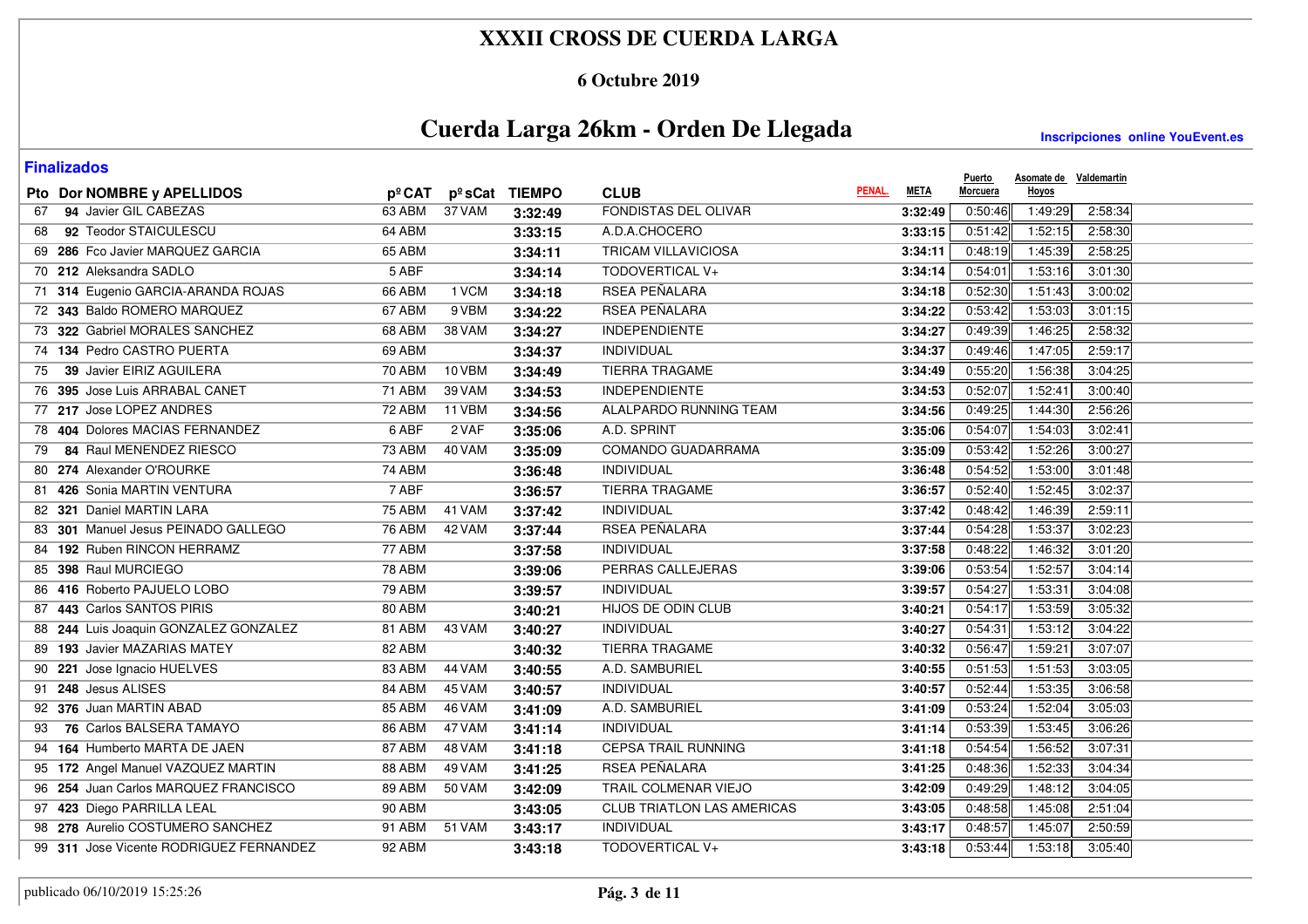### **6 Octubre 2019**

# **Cuerda Larga 26km - Orden De Llegada**

| <b>Finalizados</b>                       |                |        |               |                                |             | <b>Puerto</b> | Asomate de Valdemartin |         |
|------------------------------------------|----------------|--------|---------------|--------------------------------|-------------|---------------|------------------------|---------|
| Pto Dor NOMBRE y APELLIDOS               | pºCAT          |        | pºsCat TIEMPO | PENAL.<br><b>CLUB</b>          | <b>META</b> | Morcuera      | Hoyos                  |         |
| 168 Jose SANCHEZ VICENTE<br>100          | <b>93 ABM</b>  |        | 3:43:22       | <b>CLUB ATLETISMO ALCORCON</b> | 3:43:22     | 0:50:06       | 1:53:56                | 3:10:35 |
| 228 Daniel CARRERO TEBAR<br>101          | 94 ABM         | 52 VAM | 3:43:27       | ALCOBENDAS CORRE               | 3:43:27     | 0:55:49       | 1:57:06                | 3:08:09 |
| 102 247 Jorge ARIAS RESCO                | 95 ABM         | 53 VAM | 3:43:44       | INDIVIDUAL                     | 3:43:44     | 0:51:56       | 1:52:51                | 3:06:34 |
| 73 Javier Juan MATURANA FIGUEREDO<br>103 | <b>96 ABM</b>  |        | 3:43:51       | <b>TIERRA TRAGAME</b>          | 3:43:51     | 0:57:05       | 1:58:33                | 3:08:38 |
| 17 Antonio SAENZ DE FRUTOS<br>104        | 97 ABM         | 54 VAM | 3:43:57       | CLUB ATLETISMO ZANCADAS        | 3:43:57     | 0:47:49       | 1:47:53                | 3:04:45 |
| 105 377 Luis RODRIGUEZ CALDERON          | 98 ABM         | 55 VAM | 3:44:12       | ALALPARDO RUNNING TEAM         | 3:44:12     | 0:49:47       | 1:52:11                | 3:04:53 |
| 106 223 Dani GRANADOS ORTEGA             | <b>99 ABM</b>  | 56 VAM | 3:44:14       | A.D.SAMBURIEL                  | 3:44:14     | 0:52:12       | 1:53:05                | 3:09:07 |
| 107 231 Natalia ALVAREZ BLANCO           | 8 ABF          | 3 VAF  | 3:44:18       | TRAIL COLMENAR VIEJO           | 3:44:18     | 0:54:04       | 1:56:43                | 3:10:46 |
| 103 Jose Luis AMAT CARPENA<br>108        | 100 ABM        | 12 VBM | 3:44:20       | FONDISTAS DEL OLIVAR           | 3:44:20     | 0:54:05       | 1:56:42                | 3:10:42 |
| 357 Andrew O'ROURKE<br>109               | 101 ABM        |        | 3:44:26       | <b>INDIVIDUAL</b>              | 3:44:26     | 0:54:54       | 1:54:32                | 3:08:01 |
| 445 Diego MAGANTO TENRERO<br>110         | 102 ABM        |        | 3:44:31       | <b>C.D. A TROTE BORTIQUERO</b> | 3:44:31     | 0:47:36       | 1:39:56                | 2:51:31 |
| 360 Juan Antonio RUANO PADILLA<br>111    | 103 ABM        |        | 3:44:49       | <b>REBECOS</b>                 | 3:44:49     | 0:52:26       | 1:54:15                | 3:10:25 |
| 112 405 Alejandro GARCIA MASIA           | 104 ABM        | 57 VAM | 3:45:03       | INDIVIDUAL                     | 3:45:03     | 0:53:57       | 1:54:27                | 3:07:25 |
| 113 329 Vasili SAMAK                     | 105 ABM        |        | 3:45:05       | <b>FAÑAGUETA</b>               | 3:45:05     | 0:53:47       | 1:53:26                | 3:08:10 |
| 114 450 Alberto RODRIGUEZ DOMINGUEZ      | 106 ABM        |        | 3:45:09       | CDE PERLAS TRIATLON COLMENAR V | 3:45:09     | 0:53:25       | 1:55:59                | 3:10:06 |
| 115 185 Jorge ALONSO EZQUERRA            | 107 ABM        |        | 3:45:22       | <b>TODOVERTICAL V+</b>         | 3:45:22     | 0:53:09       | 1:56:48                | 3:10:01 |
| 54 Raul DIAZ ARIZMENDI<br>116            | 108 ABM        | 58 VAM | 3:45:29       | <b>INDIVIDUAL</b>              | 3:45:29     | 0:54:25       | 1:56:16                | 3:08:33 |
| 117 173 Julio SANCHEZ POBLADOR           | 109 ABM        | 59 VAM | 3:45:48       | <b>RARAMURI TRAIL</b>          | 3:45:48     | 0:51:34       | 1:52:49                | 3:09:09 |
| 347 Oscar Cecilio LOZANO CAMBARA<br>118  | 110 ABM        |        | 3:45:51       | C.D. ANTARTICA                 | 3:45:51     | 0:55:38       | 1:59:05                | 3:08:41 |
| 119 338 Alvaro CARRASCO MARIN            | <b>111 ABM</b> |        | 3:46:36       | <b>BHELTRAV</b>                | 3:46:36     | 0:48:01       | 1:46:36                | 2:59:27 |
| 120 323 Alberto CALVO                    | 112 ABM        |        | 3:47:17       | <b>INDIVIDUAL</b>              | 3:47:17     | 0:52:57       | 1:53:14                | 3:08:15 |
| 121 317 Jose Luis MORENO LOPEZ           | 113 ABM        | 13 VBM | 3:47:31       | FITNESS SPORTS TRIATLON        | 3:47:31     | 0:55:25       | 1:58:14                | 3:11:19 |
| 122 171 Enrique PASCUAL MARTINEZ         | <b>114 ABM</b> | 60 VAM | 3:47:35       | <b>INDIVIDUAL</b>              | 3:47:35     | 0:54:51       | 1:55:46                | 3:11:00 |
| 123 151 Pedro LOPEZ GONZALEZ             | <b>115 ABM</b> | 61 VAM | 3:47:54       | <b>TRIATLON FUENLABRADA</b>    | 3:47:54     | 0:51:00       | 1:52:38                | 3:08:55 |
| 124 397 Jesus Manuel JIMENEZ ESTEBAN     | 116 ABM        | 14 VBM | 3:48:11       | TIERRA TRAGAME                 | 3:48:11     | 0:53:58       | 1:56:18                | 3:11:06 |
| 125 216 Juan Miguel FRIGOLA SANCHEZ      | <b>117 ABM</b> |        | 3:49:15       | <b>INDIVIDUAL</b>              | 3:49:15     | 0:53:32       | 1:56:21                | 3:12:44 |
| 99 Sergio GARCIA PEREZ<br>126            | <b>118 ABM</b> |        | 3:49:21       | <b>INDIVIDUAL</b>              | 3:49:21     | 0:55:03       | 1:57:49                | 3:11:18 |
| 30 Roberto MONTERO GARCIA<br>127         | 119 ABM        | 62 VAM | 3:49:40       | INDIVIDUAL                     | 3:49:40     | 0:55:55       | 1:59:32                | 3:13:22 |
| 71 Jorge FERNANDEZ ALVAREZ DE TEJ<br>128 | 120 ABM        | 63 VAM | 3:49:50       | #3JABALIS                      | 3:49:50     | 0:52:14       | 1:53:21                | 3:11:59 |
| 141 Daniel SANCHEZ ALBERCA<br>129        | 121 ABM        |        | 3:49:55       | <b>INDIVIDUAL</b>              | 3:49:55     | 0:53:34       | 1:56:12                | 3:15:35 |
| 130 169 Carlos LEONOR CONESA             | 122 ABM        | 64 VAM | 3:49:56       | BICICONAMIGOS.COM              | 3:49:56     | 0:51:25       | 1:50:42                | 3:06:29 |
| 235 Juan Carlos MUÑOZ MARTIN<br>131      | 123 ABM        | 15 VBM | 3:49:59       | BICICONAMIGOS.COM              | 3:49:59     | 0:51:28       | 1:52:35                | 3:07:34 |
| 132 198 Pablo Masculino BODAS RODRIGUEZ  | 124 ABM        | 65 VAM | 3:50:02       | TRONCHAJARAS TRAIL TEAM        | 3:50:02     | 0:51:46       | 1:52:46                | 3:09:37 |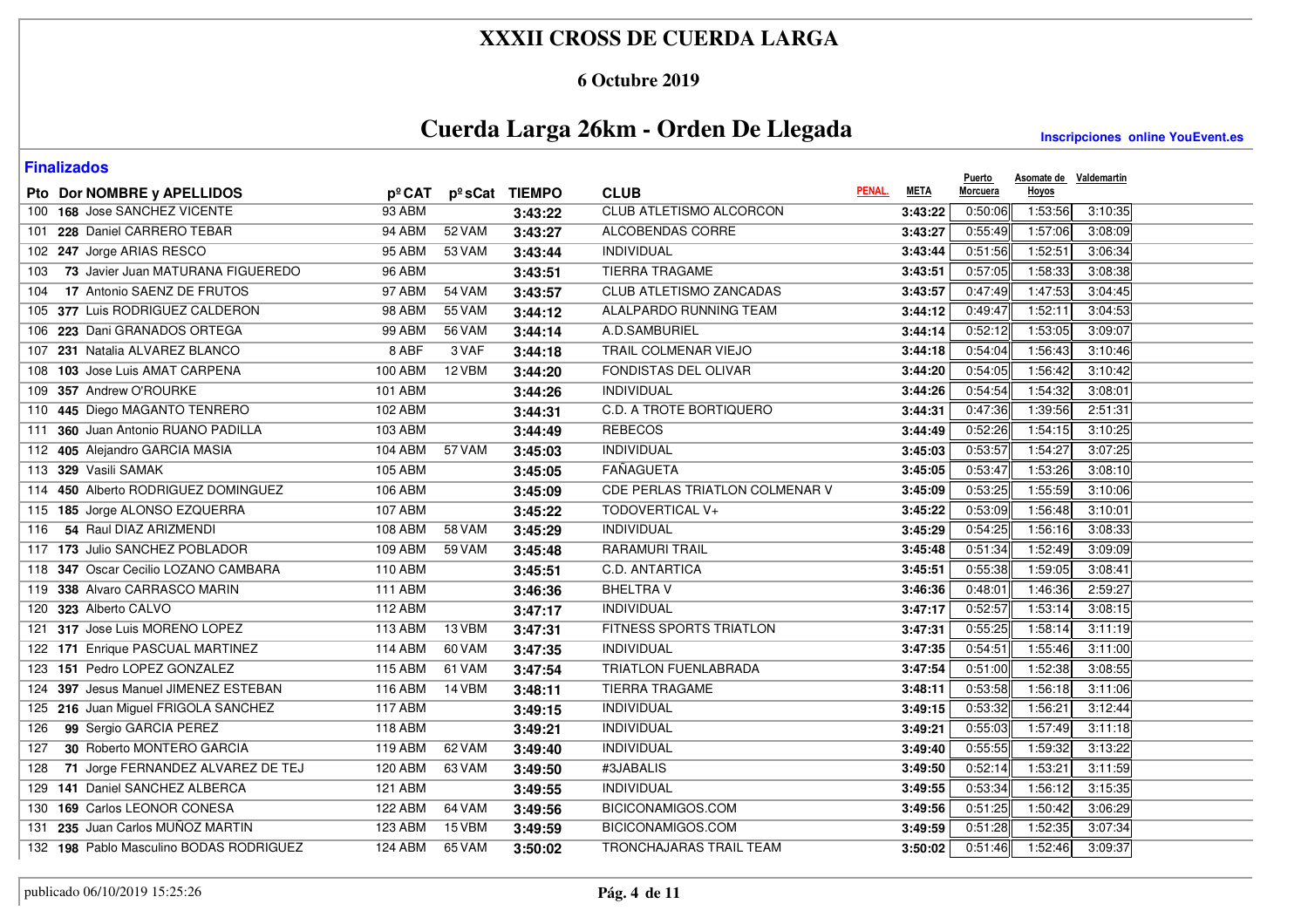### **6 Octubre 2019**

# **Cuerda Larga 26km - Orden De Llegada**

| <b>Finalizados</b>                     |                |                     |         |                                |        |             | <b>Puerto</b> | Asomate de Valdemartin |         |
|----------------------------------------|----------------|---------------------|---------|--------------------------------|--------|-------------|---------------|------------------------|---------|
| Pto Dor NOMBRE y APELLIDOS             |                | pºCAT pºsCat TIEMPO |         | <b>CLUB</b>                    | PENAL. | <b>META</b> | Morcuera      | Hoyos                  |         |
| 133 140 Jesus MELENDEZ MULIO           | <b>125 ABM</b> |                     | 3:50:05 | <b>INDIVIDUAL</b>              |        | 3:50:05     | 0:53:39       | 1:57:47                | 3:13:00 |
| 339 Samuel MARTIN FERNANDEZ<br>134     | 126 ABM        |                     | 3:50:07 | <b>TRICANSADOS</b>             |        | 3:50:07     | 0:52:40       | 1:55:37                | 3:12:22 |
| 88 David NUÑEZ LLAMAZARES<br>135       | 127 ABM        |                     | 3:50:09 | INDIVIDUAL                     |        | 3:50:09     | 1:00:16       | 2:02:53                | 3:15:14 |
| 34 Pablo GUTIERREZ-JODRA<br>136        | 128 ABM        | 16 VBM              | 3:50:28 | <b>INDIVIDUAL</b>              |        | 3:50:28     | 0:54:56       | 1:57:52                | 3:13:54 |
| 367 Javier GARCIA DE BLAS<br>137       | 129 ABM        | 66 VAM              | 3:50:31 | <b>RSEA PEÑALARA</b>           |        | 3:50:31     | 0:53:36       | 1:54:01                | 3:12:26 |
| 70 Joaquin REAL MUÑOZ<br>138           | 130 ABM        |                     | 3:50:35 | <b>INDIVIDUAL</b>              |        | 3:50:35     | 0:53:02       | 1:54:13                | 3:10:52 |
| 304 Thomas SCHMID SUTTER<br>139        | <b>131 ABM</b> | 17 VBM              | 3:50:57 | PANDA DEL MURO                 |        | 3:50:57     | 0:51:50       | 1:52:43                | 3:14:25 |
| 140 218 Maria GONZALEZ GARCIA          | 9 ABF          |                     | 3:51:13 | ALALPARDO RUNNING TEAM         |        | 3:51:13     | 0:54:42       | 1:59:45                | 3:15:46 |
| 22 Ana Belen MANGUDO PAREDES<br>141    | 10 ABF         |                     | 3:51:48 | <b>MONTARACES TRAIL</b>        |        | 3:51:48     | 0:57:12       | 2:01:23                | 3:16:34 |
| 417 Fernando ROSADO JIMENEZ<br>142     | 132 ABM        | 67 VAM              | 3:51:54 | RUNNING AND TRAIL TEAM NAVALCA |        | 3:51:54     | 0:53:13       | 1:58:16                | 3:16:59 |
| 444 Gerardo SANCHEZ PEÑA<br>143        | <b>133 ABM</b> | 18 VBM              | 3:52:18 | LA PEDRIZA DEL MANZANARES      |        | 3:52:18     | 0:56:41       | 2:00:10                | 3:16:17 |
| 144 415 Jose DE SOTTO ESTEBAN          | 134 ABM        | 68 VAM              | 3:52:32 | ARELGO SPORTS                  |        | 3:52:32     | 0:54:50       | 1:57:36                | 3:13:05 |
| 344 Jordi CERDAN IBAÑEZ<br>145         | 135 ABM        | 69 VAM              | 3:52:59 | <b>TIERRA TRAGAME</b>          |        | 3:52:59     | 0:53:49       | 1:56:36                | 3:13:56 |
| 384 Ignacio NIETO VIDAURRAZAGA<br>146  | 136 ABM        |                     | 3:53:09 | <b>INDIVIDUAL</b>              |        | 3:53:09     | 0:55:08       | 1:56:54                | 3:13:17 |
| 396 Oscar MULET RINCON<br>147          | 137 ABM        | 70 VAM              | 3:54:16 | TODOVERTICAL V+                |        | 3:54:16     | 0:59:58       | 2:07:37                | 3:20:39 |
| 148 427 Alfonso HERRANZ MARTIN         | 138 ABM        | 71 VAM              | 3:54:29 | <b>C.D. A TROTE BORRIQUERO</b> |        | 3:54:29     | 0:55:24       | 2:00:54                | 3:15:40 |
| 59 Pedro GARCIA RODRIGUEZ<br>149       | 139 ABM        | <b>72 VAM</b>       | 3:54:33 | <b>INDIVIDUAL</b>              |        | 3:54:33     | 0:55:47       | 2:00:14                | 3:17:02 |
| 227 Lola CHICO PERLES<br>150           | 11 ABF         | 1 VBF               | 3:55:02 | CDE PERLAS TRIATLON COLMENAR V |        | 3:55:02     | 0:57:10       | 2:03:14                | 3:20:31 |
| 308 Javier ZAMORANO RODRIGUEZ<br>151   | 140 ABM        |                     | 3:55:11 | INDIVIDUAL                     |        | 3:55:11     | 0:56:59       | 2:00:27                | 3:16:48 |
| 401 Eduardo PEREZ DIAZ<br>152          | 141 ABM        | 73 VAM              | 3:55:27 | ZANCADAS                       |        | 3:55:27     | 0:50:43       | 1:52:58                | 3:11:11 |
| 153 196 Ildefonso JIMENEZ ALCALA       | 142 ABM        |                     | 3:56:14 | <b>INDIVIDUAL</b>              |        | 3:56:14     | 0:58:57       | 2:02:36                | 3:15:29 |
| 49 Anxo GUTIERREZ AMADO<br>154         | 143 ABM        | <b>74 VAM</b>       | 3:56:16 | CLUB ATLETISMO SESEÑA          |        | 3:56:16     | 0:56:00       | 1:58:11                | 3:17:04 |
| 155 157 Alberto AVILA PARRAS           | <b>144 ABM</b> |                     | 3:56:20 | <b>LAS CABRAS AZULES</b>       |        | 3:56:20     | 0:56:52       | 2:01:04                | 3:15:56 |
| 26 Carlos CABANES CATALA<br>156        | <b>145 ABM</b> | 75 VAM              | 3:56:28 | <b>INDIVIDUAL</b>              |        | 3:56:28     | 1:00:12       | 2:10:21                | 3:21:40 |
| 407 Antonio CASTAÑEDA RODRIGUEZ<br>157 | 146 ABM        | <b>76 VAM</b>       | 3:56:35 | REQUIEBROS Y TROCHAS TRAIL PIN |        | 3:56:35     | 0:56:36       | 1:59:52                | 3:18:15 |
| 441 Lucrezia STRINGARI<br>158          | 12 ABF         | 2 VBF               | 3:56:39 | <b>RUNNING PARK MADRID</b>     |        | 3:56:39     | 0:57:07       | 2:03:07                | 3:21:19 |
| 104 Francisco GALLARDO BAÑOS<br>159    | <b>147 ABM</b> |                     | 3:56:43 | <b>INDIVIDUAL</b>              |        | 3:56:43     | 0:55:56       | 2:00:30                | 3:18:19 |
| 55 Alberto PEREZ BERMEJO<br>160        | 148 ABM        | 77 VAM              | 3:57:17 | CLUB ATLETISMO VELILLA DE SAN  |        | 3:57:17     | 0:55:29       | 2:01:59                | 3:21:42 |
| 400 David GALLEGO SAMPERE<br>161       | 149 ABM        |                     | 3:57:24 | <b>INDIVIDUAL</b>              |        | 3:57:24     | 0:55:38       | 1:59:56                | 3:17:42 |
| 162 159 Ignacio GARCIA FERNANDEZ       | 150 ABM        | <b>78 VAM</b>       | 3:57:43 | <b>CLUB CORREDORES</b>         |        | 3:57:43     | 0:54:40       | 2:00:34                | 3:20:16 |
| 163 382 Juan Antonio BARRAGAN GARCIA   | <b>151 ABM</b> |                     | 3:58:01 | ÑUS RUNNING                    |        | 3:58:01     | 0:55:15       | 1:58:09                | 3:16:42 |
| 164 225 Victor MURILLO MARTIN          | <b>152 ABM</b> |                     | 3:58:38 | TRAIL RUNNING SIERRA           |        | 3:58:38     | 0:56:55       | 2:01:38                | 3:20:54 |
| 165 161 Manuel GARCIA NAVARRO          | 153 ABM        | 79 VAM              | 3:58:42 | TRAIL RUNNING SIERRA           |        | 3:58:42     | 0:57:14       | 2:04:16                | 3:18:01 |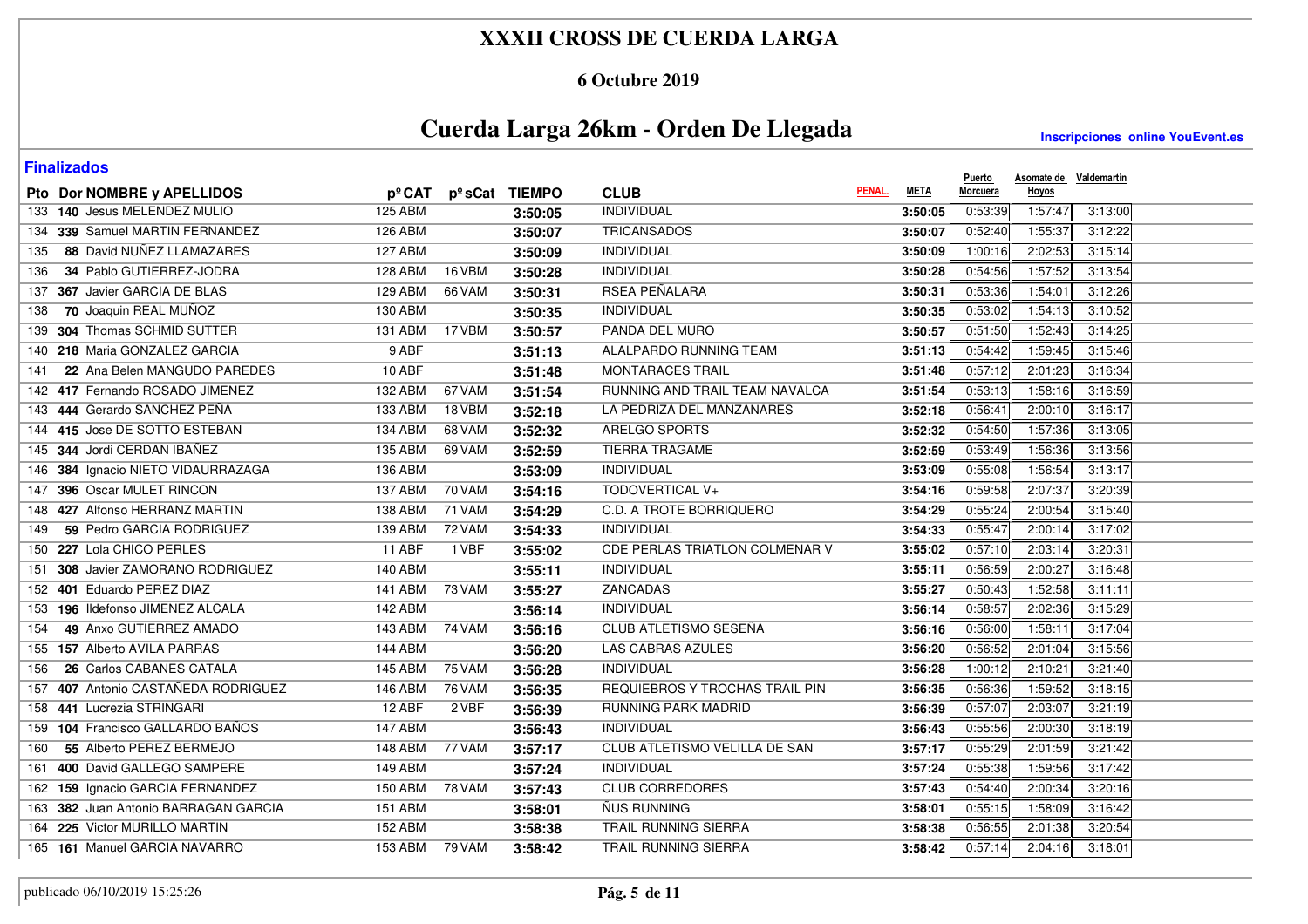### **6 Octubre 2019**

# **Cuerda Larga 26km - Orden De Llegada**

| <b>Finalizados</b>                          |                |        |               |                              |        |             | <b>Puerto</b> | Asomate de Valdemartin |         |
|---------------------------------------------|----------------|--------|---------------|------------------------------|--------|-------------|---------------|------------------------|---------|
| Pto Dor NOMBRE y APELLIDOS                  | pºCAT          |        | pºsCat TIEMPO | <b>CLUB</b>                  | PENAL. | <b>META</b> | Morcuera      | Hoyos                  |         |
| 166 269 Ricardo LENOIR-GRAND                | <b>154 ABM</b> |        | 3:58:50       | <b>INDIVIDUAL</b>            |        | 3:58:50     | 0:53:46       | 1:58:02                | 3:19:33 |
| 14 Raul GARVIA IZQUIERDO<br>167             | 155 ABM        |        | 3:58:56       | <b>CARLOTA QUIERE BAILAR</b> |        | 3:58:56     | 0:58:45       | 2:02:47                | 3:18:20 |
| 168 446 Jose Luis MARTINEZ BARRERA          | 156 ABM        |        | 3:59:00       | <b>INDEPENDIENTE</b>         |        | 3:59:00     | 0:54:01       | 1:53:08                | 3:09:23 |
| 82 Diego MARTIN AGUADO<br>169               | <b>157 ABM</b> |        | 3:59:06       | C.D. A TROTE BORRIQUERO      |        | 3:59:06     | 0:54:22       | 1:58.48                | 3:22:45 |
| 170 251 Miguel Angel BLANCO BARBERO         | <b>158 ABM</b> | 80 VAM | 3:59:10       | INDIVIDUAL                   |        | 3:59:10     | 0:57:16       | 2:01:19                | 3:21:44 |
| 171 207 Adela DIAZ ROMERA                   | 13 ABF         | 4 VAF  | 3:59:14       | LA PEDRIZA DE MANZANARES     |        | 3:59:14     | 0:57:02       | 2:04:20                | 3:23:49 |
| 91 Raul FERNANDEZ PUENTE<br>172             | <b>159 ABM</b> | 81 VAM | 3:59:18       | <b>TRAIL COLMENAR VIEJO</b>  |        | 3:59:18     | 0:56:59       | 2:03:54                | 3:23:35 |
| 173 340 Oscar PIZARRO FEO                   | <b>160 ABM</b> |        | 3:59:40       | <b>TRICANSADOS</b>           |        | 3:59:40     | 0:55:00       | 2:01:14                | 3:21:39 |
| 174 289 Klaus MARTIN RYGIERT                | 161 ABM        |        | 4:00:02       | INDIVIDUAL                   |        | 4:00:02     | 0:57:00       | 2:01:01                | 3:21:06 |
| 175 263 Israel GARCIA AMAYA                 | 162 ABM        | 82 VAM | 4:01:01       | <b>BAMBIS TRAIL</b>          |        | 4:01:01     | 0:54:02       | 1:56:29                | 3:19:05 |
| 176 430 Cesar HERRERO RODRIGUEZ             | <b>163 ABM</b> | 83 VAM | 4:01:07       | <b>BAMBIS TRAIL</b>          |        | 4:01:07     | 0:53:59       | 1:56:32                | 3:16:32 |
| 177 135 Magdalena SMYCZ                     | 14 ABF         |        | 4:01:26       | INDIVIDUAL                   |        | 4:01:26     | 0:56:49       | 2:02:08                | 3:20:12 |
| 178 261 Luis Miguel RUBIO GOMEZ             | 164 ABM        | 84 VAM | 4:02:07       | <b>INDEPENDIENTE</b>         |        | 4:02:07     | 0:56:13       | 2:01:32                | 3:22:27 |
| 179 206 Alberto VAQUERO RODRIGUEZ           | 165 ABM        |        | 4:02:32       | <b>INDEPENDIENTE</b>         |        | 4:02:32     | 0:55:06       | 2:02:06                | 3:22:40 |
| 180 208 Iñaki GONZALO                       | <b>166 ABM</b> |        | 4:03:08       | RSEA PEÑALARA                |        | 4:03:08     | 0:54:16       | 2:02:04                | 3:23:15 |
| 45 Jesus MAGRO HERNANDEZ<br>181             | <b>167 ABM</b> |        | 4:04:04       | <b>INDIVIDUAL</b>            |        | 4:04:04     | 0:57:13       | 2:03:50                | 3:24:00 |
| 31 Francisco Javier FARFAN CONTRERAS<br>182 | 168 ABM        |        | 4:05:58       | <b>INDEPENDIENTE</b>         |        | 4:05:58     | 0:55:56       | 2:00:37                | 3:26:09 |
| 355 Esteban FERRERO MARTIN<br>183           | 169 ABM        | 2 VCM  | 4:07:06       | <b>TIERRA TRAGAME</b>        |        | 4:07:06     | 1:00:41       | 2:07:31                | 3:28:48 |
| 364 Jose SANCHEZ SANCHEZ<br>184             | 170 ABM        | 3 VCM  | 4:07:10       | LA PEDRIZA DEL MANZANARES    |        | 4:07:10     | 0:56:57       | 2:02:59                | 3:29:53 |
| 28 Juan DE SALAS<br>185                     | <b>171 ABM</b> | 85 VAM | 4:07:23       | INDIVIDUAL                   |        | 4:07:23     | 0:55:26       | 2:01:36                | 3:23:29 |
| 83 Adrian GARCIA HERNAN<br>186              | <b>172 ABM</b> |        | 4:07:33       | INDIVIDUAL                   |        | 4:07:33     | 1:02:08       | 2:07:32                | 3:27:25 |
| 46 Miguel LIEBANA<br>187                    | 173 ABM        | 86 VAM | 4:08:51       | INDIVIDUAL                   |        | 4:08:51     | 0:51:04       | 1:55:43                | 3:26:11 |
| 188 190 Jose Manuel MARTINEZ ACOSTA         | <b>174 ABM</b> | 87 VAM | 4:08:54       | <b>INDIVIDUAL</b>            |        | 4:08:54     | 0:58:42       | 2:07:13                | 3:30:07 |
| 189 102 Rafael GARCIA ARROYO                | <b>175 ABM</b> | 88 VAM | 4:09:13       | RSEA PEÑALARA                |        | 4:09:13     | 0:59:57       | 2:08:44                | 3:28:49 |
| 190 385 Julio Miguel ASTUDILLO RODRIGUEZ    | 176 ABM        | 4 VCM  | 4:09:27       | LOS HURONES                  |        | 4:09:27     | 1:02:26       | 2:10:33                | 3:30:02 |
| 295 Marisa LOPEZ SANCHEZ-ORO<br>191         | 15 ABF         | 3 VBF  | 4:09:45       | <b>INDIVIDUAL</b>            |        | 4:09:45     | 0:58:42       | 2:08:50                | 3:30:25 |
| 192 296 Santos MORUECO GONZALEZ             | <b>177 ABM</b> | 19 VBM | 4:09:47       | <b>INDIVIDUAL</b>            |        | 4:09:47     | 0:58:43       | 2:08:49                | 3:30:29 |
| 193 129 Beatriz GAMERO RODRIGUEZ            | 16 ABF         | 5 VAF  | 4:10:06       | ORIS RUNNING TEAM            |        | 4:10:06     | 1:00:50       | 2:08:55                | 3:32:49 |
| 194 156 Alicia RAMIREZ PALOMARES            | 17 ABF         | 6 VAF  | 4:10:08       | <b>LAS CABRAS AZULES</b>     |        | 4:10:08     | 1:00:05       | 2:10:31                | 3:33:34 |
| 195 334 Manuel ARCAS BELLAS                 | 178 ABM        | 89 VAM | 4:10:37       | INDIVIDUAL                   |        | 4:10:37     | 0:57:42       | 2:08:20                | 3:32:32 |
| 196 277 Victor ALIO                         | 179 ABM        | 90 VAM | 4:10:47       | INDIVIDUAL                   |        | 4:10:47     | 0:57:46       | 2:05:16                | 3:29:14 |
| 197 361 Juan Antonio PEREZ RUS              | <b>180 ABM</b> | 91 VAM | 4:11:32       | <b>INDIVIDUAL</b>            |        | 4:11:32     | 0:56:34       | 2:04:18                | 3:31:41 |
| 198 220 Israel SEGOVIA FRANCO               | <b>181 ABM</b> |        | 4:12:03       | INDIVIDUAL                   |        | 4:12:03     | 0:56:30       | 2:02:02                | 3:28:19 |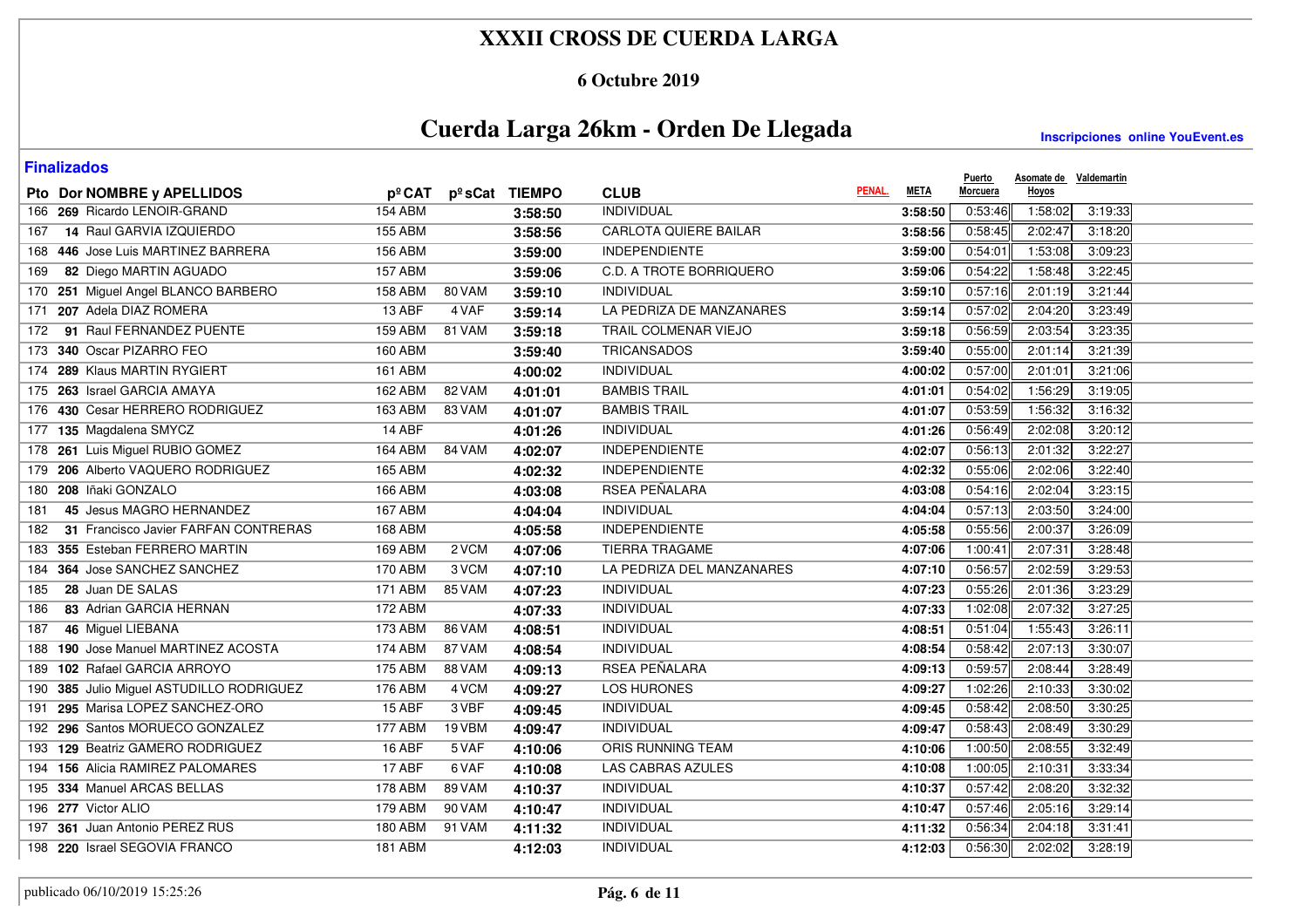### **6 Octubre 2019**

# **Cuerda Larga 26km - Orden De Llegada**

| <b>Finalizados</b>                      |                 |               |               |                                     |        |             | <b>Puerto</b>   | Asomate de Valdemartin |         |
|-----------------------------------------|-----------------|---------------|---------------|-------------------------------------|--------|-------------|-----------------|------------------------|---------|
| Pto Dor NOMBRE y APELLIDOS              | pºCAT           |               | pºsCat TIEMPO | <b>CLUB</b>                         | PENAL. | <b>META</b> | Morcuera        | Hoyos                  |         |
| 29 Pablo CABALLO BALDOMINOS<br>199      | <b>182 ABM</b>  | 92 VAM        | 4:12:06       | <b>CEPSA</b>                        |        | 4:12:06     | 0:54:05         | 1:57:59                | 3:26:06 |
| 200 451 Alejandro MARTINEZ ORIVE        | <b>183 ABM</b>  |               | 4:12:30       | CDE PERLAS TRIATLON COLMENAR V      |        | 4:12:30     | 0:56:21         | 2:02:24                | 3:28:34 |
| 201 189 Alberto PLAZA HERRAZ            | 184 ABM         |               | 4:12:37       | TODOVERTICAL V+                     |        | 4:12:37     | 0:54:43         | 2:01:12                | 3:26:17 |
| 202 281 Andres CARNERO MARTINEZ         | 185 ABM         |               | 4:12:49       | <b>INDIVIDUAL</b>                   |        | 4:12:49     | 1:00:00         | 2:09:50                | 3:32:07 |
| 203 282 Alejandro PRADA                 | 186 ABM         | 93 VAM        | 4:12:52       | <b>CLUB CORREDORES</b>              |        | 4:12:52     | 0:54:58         | 2:02:11                | 3:29:36 |
| 204 411 Celso PRADOS ESPASANDIN         | 187 ABM         | $20\sqrt{BM}$ | 4:13:02       | INDIVIDUAL                          |        | 4:13:02     | 1:00:51         | 2:07:56                | 3:31:36 |
| 205 442 Oscar FERNANDEZ MUÑOZ           | 188 ABM         | 21 VBM        | 4:14:21       | <b>CDE PAJARONES</b>                |        | 4:14:21     | 0:53:36         | 1:58:32                | 3:25:34 |
| 58 Gerardo MARIN ESTREMERA<br>206       | 189 ABM         | 94 VAM        | 4:14:59       | <b>INDIVIDUAL</b>                   |        | 4:14:59     | 0:59:06         | 2:09:48                | 3:33:05 |
| 207 297 Bruno BARBERO HERNANDEZ         | <b>190 ABM</b>  |               | 4:15:06       | <b>INDIVIDUAL</b>                   |        | 4:15:06     | 0:58:17         | 2:04:08                | 3:31:35 |
| 208 262 Alfonso BELLIDO GONZALEZ        | 191 ABM         | 22 VBM        | 4:15:11       | <b>TIERRA TRAGAME</b>               |        | 4:15:11     | 0:57:45         | 2:07:28                | 3:31:46 |
| 209 380 Pedro CADARSO                   | <b>192 ABM</b>  | 95 VAM        | 4:16:49       | <b>INDIVIDUAL</b>                   |        | 4:16:49     | 0:52:12         | 1:59:25                | 3:33:18 |
| 210 440 Gustavo Miguel REQUENA VALENTIN | 193 ABM         | 96 VAM        | 4:17:09       | CDE PERLAS TRIATLON COLMENAR V      |        | 4:17:09     | 1:01:13         | 2:09:46                | 3:32:42 |
| 222 Fernando ELVIRA RANZ<br>211         | 194 ABM         | 97 VAM        | 4:17:44       | CDE PERLAS TRIATLON COLMENAR V      |        | 4:17:44     | 0:59:14         | 2:10:04                | 3:38:41 |
| 19 Miguel ESPARCIA RIVELLES<br>212      | 195 ABM         |               | 4:18:25       | <b>INDIVIDUAL</b>                   |        | 4:18:25     | 1:00:01         | 2:11:04                | 3:33:46 |
| 5 Ignacio LOPEZ<br>213                  | <b>196 ABM</b>  | 98 VAM        | 4:18:29       | <b>INDIVIDUAL</b>                   |        | 4:18:29     | 0:56:38         | 2:06:55                | 3:35:22 |
| 214 136 Francisco GALLARDO MARMOL       | <b>197 ABM</b>  | 99 VAM        | 4:18:40       | <b>INDIVIDUAL</b>                   |        | 4:18:40     | 0:59:18         | 2:10:08                | 3:34:24 |
| 215 155 Alberto RUIZ MIRA               | 198 ABM         |               | 4:19:15       | <b>CLUB CORREDORES</b>              |        | 4:19:15     | 0:56:56         | 2:03:43                | 3:34:18 |
| 216 199 Joaquin GARCIA ALVAREZ          | 199 ABM         | 100 VAM       | 4:19:43       | BICICONAMIGOS.COM                   |        | 4:19:43     |                 |                        |         |
| 383 Bernard BERGE<br>217                | 200 ABM         | 5 VCM         | 4:19:45       | INDIVIDUAL                          |        | 4:19:45     | 1:00:09         | 2:11:23                | 3:39:20 |
| 218 144 Violeta SANCHEZ VILLAR          | 18 ABF          |               | 4:20:12       | INDIVIDUAL                          |        | 4:20:12     | 0:58:48         | 2:12:49                | 3:39:02 |
| 219 435 Eduardo CABELLO MURILLO         | 201 ABM         | 101 VAM       | 4:20:48       | <b>INDIVIDUAL</b>                   |        | 4:20:48     | 0:59:31         | 2:09:31                | 3:38:47 |
| 220 342 Florencio FUENTES MARTIN        | <b>202 ABM</b>  | 23 VBM        | 4:21:29       | <b>CLUB ATLETISMO NAVAMORCUENDE</b> |        | 4:21:29     | 0:59:03         | 2:12:03                | 3:34:20 |
| 221 298 Laura MARFIL                    | 19 ABF          |               | 4:23:04       | TODOVERTICAL V+                     |        | 4:23:04     | 1:03:18         | 2:16:19                | 3:45:22 |
| 222 255 Rafael ESTEBAN PROSPER          | 203 ABM         | 24 VBM        | 4:23:14       | INDIVIDUAL                          |        | 4:23:14     | 1:01:00         | 2:12:51                | 3:39:06 |
| 223 249 Miguel ESTEBAN PROSPER          | 204 ABM 102 VAM |               | 4:23:21       | <b>INDIVIDUAL</b>                   |        | 4:23:21     | 1:01:06         | 2:13:01                | 3:39:45 |
| 224 394 Jorge COSANO OTERO              | 205 ABM 103 VAM |               | 4:23:23       | TODOVERTICAL V+                     |        | 4:23:23     | 0:57:28         | 2:06:28                | 3:34:56 |
| 225 202 Ana Maria RUIZ LOPEZ            | 20 ABF          |               | 4:23:55       | INDIVIDUAL                          |        | 4:23:55     | 1:00:22         | 2:13:24                | 3:43:57 |
| 226 259 Raimundo BERMEJO YANGUAS        | 206 ABM         |               | 4:24:24       | INDIVIDUAL                          |        | 4:24:24     | 0:55:19         | 2:03:38                | 3:36:56 |
| 227 341 Jorge POZO MARIN                | 207 ABM 104 VAM |               | 4:24:50       | <b>INDIVIDUAL</b>                   |        | 4:24:50     | 0:59:38         | 2:11:46                | 3:40:25 |
| 228 327 Robertro BIENCINTO CASTILLO     | 208 ABM 105 VAM |               | 4:25:32       | <b>INDIVIDUAL</b>                   |        | 4:25:32     | 0:59:56         | 2:13:33                | 3:41:47 |
| 229 273 Daniel GIL EDWARDS              | 209 ABM 106 VAM |               | 4:25:40       | INDIVIDUAL                          |        | 4:25:40     | 1:03:55         | 2:17:18                | 3:43:49 |
| 230 320 Matthieu BOCHIROL               | <b>210 ABM</b>  |               | 4:25:43       | <b>INDIVIDUAL</b>                   |        | 4:25:43     | 1:01:37         | 2:12:41                | 3:40:29 |
| 57 Berta SECILLA<br>231                 | 21 ABF          | 7 VAF         | 4:25:46       | <b>INDIVIDUAL</b>                   |        |             | 4:25:46 1:03:50 | 2:17:44                | 3:44:28 |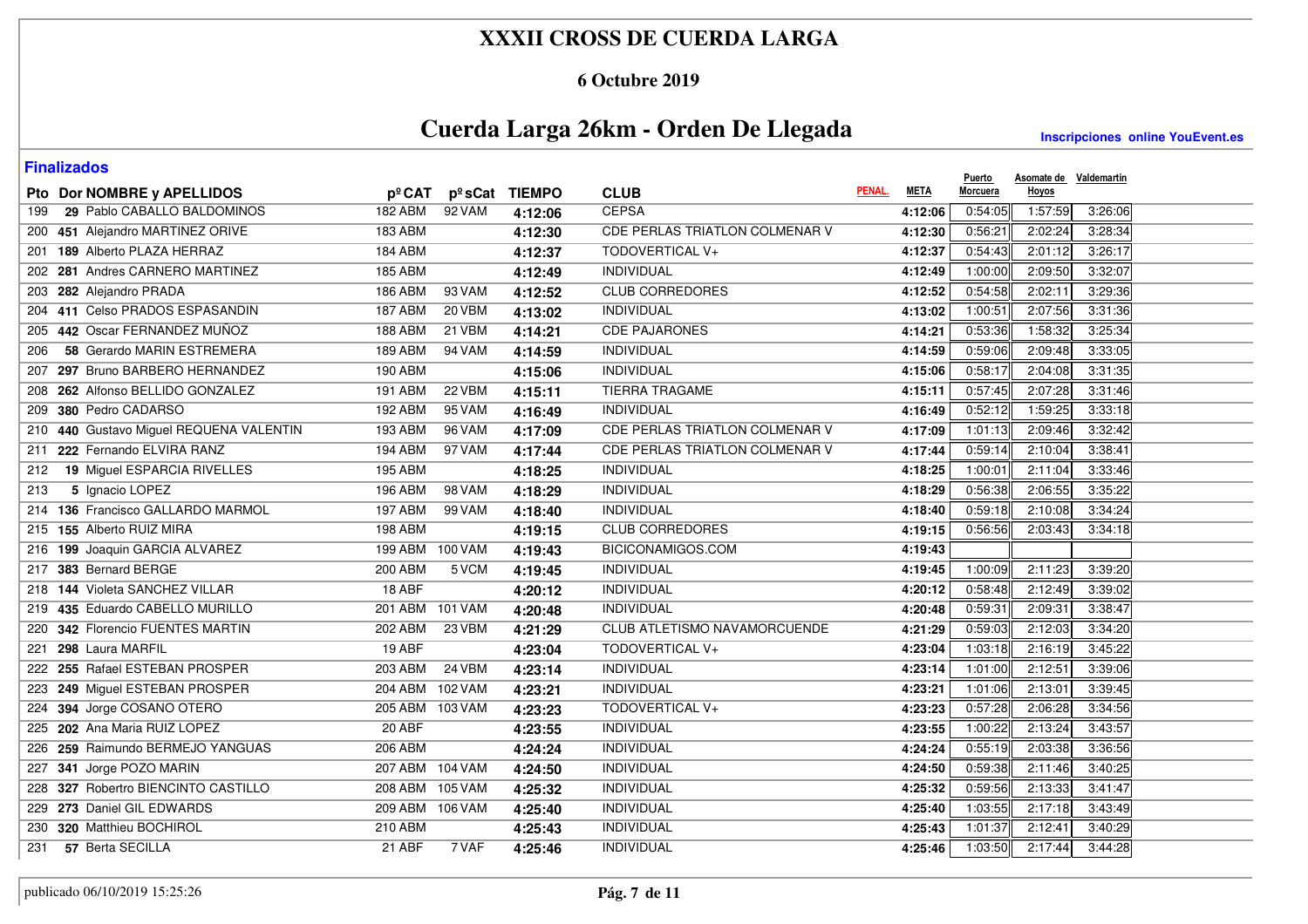### **6 Octubre 2019**

# **Cuerda Larga 26km - Orden De Llegada**

| <b>Finalizados</b>                      |                          |               |                            |        |             | <b>Puerto</b> | Asomate de Valdemartin |         |
|-----------------------------------------|--------------------------|---------------|----------------------------|--------|-------------|---------------|------------------------|---------|
| Pto Dor NOMBRE y APELLIDOS              | pºCAT<br>pºsCat          | <b>TIEMPO</b> | <b>CLUB</b>                | PENAL. | <b>META</b> | Morcuera      | Hoyos                  |         |
| 232 291 Carlos AGUIRRE LARA             | 211 ABM 107 VAM          | 4:26:11       | TODOVERTICAL V+            |        | 4:26:11     | 0:59:51       | 2:08:57                | 3:36:14 |
| 233 324 Bernardino Xavie MUÑIZ CALAF    | 212 ABM 108 VAM          | 4:26:32       | HOGAN LOVELLS RUNNING CLUB |        | 4:26:32     | 1:00:36       | 2:15:18                | 3:47:30 |
| 234 194 Francisco MATA COBOS            | 213 ABM<br>6 VCM         | 4:26:36       | <b>TIERRA TRAGAME</b>      |        | 4:26:36     | 1:00:56       | 2:13:27                | 3:44:51 |
| 235 188 Hugo NUÑEZ                      | 214 ABM                  | 4:27:04       | TODOVERTICAL V+            |        | 4:27:04     | 1:04:17       | 2:19:56                | 3:47:05 |
| 236 328 Juan Jose CAMPO HERNANDEZ       | 215 ABM 109 VAM          | 4:27:35       | INDIVIDUAL                 |        | 4:27:35     | 0:59:54       | 2:13:30                | 3:41:57 |
| 237 337 Salvador GRAU GIMENO            | 216 ABM 110 VAM          | 4:27:54       | <b>INDEPENDIENTE</b>       |        | 4:27:54     | 1:03:53       | 2:16:04                | 3:42:43 |
| 238 335 Gustavo Adolfo PERALES HERREROS | 217 ABM 111 VAM          | 4:27:57       | <b>INDIVIDUAL</b>          |        | 4:27:57     | 0:57:24       | 2:09:08                | 3:40:34 |
| 239 425 Enrique GARCIA DE LA RASILLA    | <b>218 ABM</b>           | 4:28:07       | <b>INDIVIDUAL</b>          |        | 4:28:07     | 0:59:59       | 2:14:20                | 3:44:33 |
| 240 412 Antonio GOMEZ DE LA PRIDA       | 219 ABM 112 VAM          | 4:28:17       | <b>FAÑAGUETAS</b>          |        | 4:28:17     | 0:56:52       | 2:07:24                | 3:41:28 |
| 241 346 David BODAS RODRIGUEZ           | 220 ABM 113 VAM          | 4:28:22       | <b>INDIVIDUAL</b>          |        | 4:28:22     | 0:59:14       | 2:12:09                | 3:43:43 |
| 242 373 Tomas SORIA PASCUAL             | <b>221 ABM</b><br>7 VCM  | 4:28:33       | RSEA PEÑALARA              |        | 4:28:33     | 0:58:53       | 2:11:56                | 3:44:38 |
| 243 414 Pedro CASADO SANCHEZ            | 222 ABM 114 VAM          | 4:28:59       | TRIMAD                     |        | 4:28:59     | 1:02:42       | 2:17:49                | 3:47:38 |
| 244 448 Antonio CHAO                    | 223 ABM 115 VAM          | 4:29:06       | INDIVIDUAL                 |        | 4:29:06     | 0:57:26       | 2:07:59                | 3:43:19 |
| 93 Adrian CAMMARATA<br>245              | <b>224 ABM</b>           | 4:30:38       | INDIVIDUAL                 |        | 4:30:38     | 1:03:03       | 2:16:31                | 3:47:02 |
| 246 452 Maria BORRALLO BENITO           | 22 ABF                   | 4:30:43       | INDIVIDUAL                 |        | 4:30:43     | 1:04:15       | 2:18:01                | 3:48:08 |
| 247 303 Ignacio PAZ CRISTOBAL           | <b>225 ABM</b><br>25 VBM | 4:31:39       | <b>INDEPENDIENTE</b>       |        | 4:31:39     | 1:01:21       | 2:15:58                | 3:48:50 |
| 248 242 Gloria Gema NAGORE SANCHEZ      | 23 ABF                   | 4:31:42       | <b>INDIVIDUAL</b>          |        | 4:31:42     | 0:59:17       | 2:12:39                | 3:43:30 |
| 249 243 Jose Maria MILLET PASCUAL-LEONE | 226 ABM                  | 4:31:47       | INDIVIDUAL                 |        | 4:31:47     | 0:59:16       | 2:12:36                | 3:43:33 |
| 250 122 Daniel SANZ ZAMORA              | 227 ABM                  | 4:31:51       | INDIVIDUAL                 |        | 4:31:51     | 0:59:34       | 2:09:09                | 3:37:07 |
| 251 438 Pablo HERNANDEZ HERRERA         | 228 ABM                  | 4:32:12       | <b>INDIVIDUAL</b>          |        | 4:32:12     | 0:57:32       | 2:08:59                | 3:46:30 |
| 252 408 Jose Vicente PULGARIN ROMERO    | 229 ABM                  | 4:32:43       | CARLOTA QUIERE BAILAR      |        | 4:32:43     | 0:59:26       | 2:10:24                | 3:44:44 |
| 253 236 Roberto ESTEBAN MARTIN          | 230 ABM 116 VAM          | 4:33:39       | INDIVIDUAL                 |        | 4:33:39     | 0:58:40       | 2:14:34                | 3:49:41 |
| 254 174 Maria FERNANDEZ VALENTI         | 24 ABF<br>4 VBF          | 4:34:11       | <b>C.D MAXIMO TRAIL</b>    |        | 4:34:11     | 1:02:06       | 2:19:24                | 3:53:45 |
| 8 Philippe MUÑOZ DELETRE<br>255         | 231 ABM 117 VAM          | 4:34:15       | <b>INDIVIDUAL</b>          |        | 4:34:15     | 1:02:54       | 2:15:40                | 3:48:19 |
| 256 318 Jose Maria ALVAREZ FLEITAS      | 232 ABM 118 VAM          | 4:34:40       | <b>INDIVIDUAL</b>          |        | 4:34:40     | 0:57:21       | 2:10:27                | 3:43:23 |
| 257 211 Javier LOPEZ PEÑA               | 233 ABM<br><b>26 VBM</b> | 4:34:41       | TODOVERTICAL V+            |        | 4:34:41     | 0:59:59       | 2:14:06                | 3:48:04 |
| 258 181 Pedro RAPALLO SERRANO           | <b>234 ABM</b><br>27 VBM | 4:34:45       | <b>INDIVIDUAL</b>          |        | 4:34:45     | 1:05:02       | 2:16:34                | 3:47:11 |
| 259 399 Fernando BUCETA FERNANDEZ       | 235 ABM<br><b>28 VBM</b> | 4:34:49       | <b>CLP GALAPAGAR</b>       |        | 4:34:49     | 0:58:18       | 2:11:53                | 3:50:31 |
| 260 406 Olga VITORIA CUÑADO             | 25 ABF<br>8 VAF          | 4:35:01       | <b>AD SPRINT</b>           |        | 4:35:01     | 1:02:26       | 2:16:09                | 3:50:34 |
| 52 Laura PORTO SANCHEZ<br>261           | 26 ABF<br>9 VAF          | 4:35:07       | <b>ADSPRINT</b>            |        | 4:35:07     | 1:02:28       | 2:16:10                | 3:50:35 |
| 66 Monica SOMOVILLA UBEDA<br>262        | 27 ABF                   | 4:35:22       | LA PEDRIZA DEL MANZANARES  |        | 4:35:22     | 1:05:07       | 2:20:50                | 3:52:04 |
| 263 421 Keilen MESSINA                  | 28 ABF                   | 4:36:02       | INDIVIDUAL                 |        | 4:36:02     | 1:03:59       | 2:18:40                | 3:48:46 |
| 74 Daniel MARTIN FERNANDEZ<br>264       | 236 ABM 119 VAM          | 4:36:07       | INDIVIDUAL                 |        | 4:36:07     | 1:03:57       | 2:18:38                | 3:48:31 |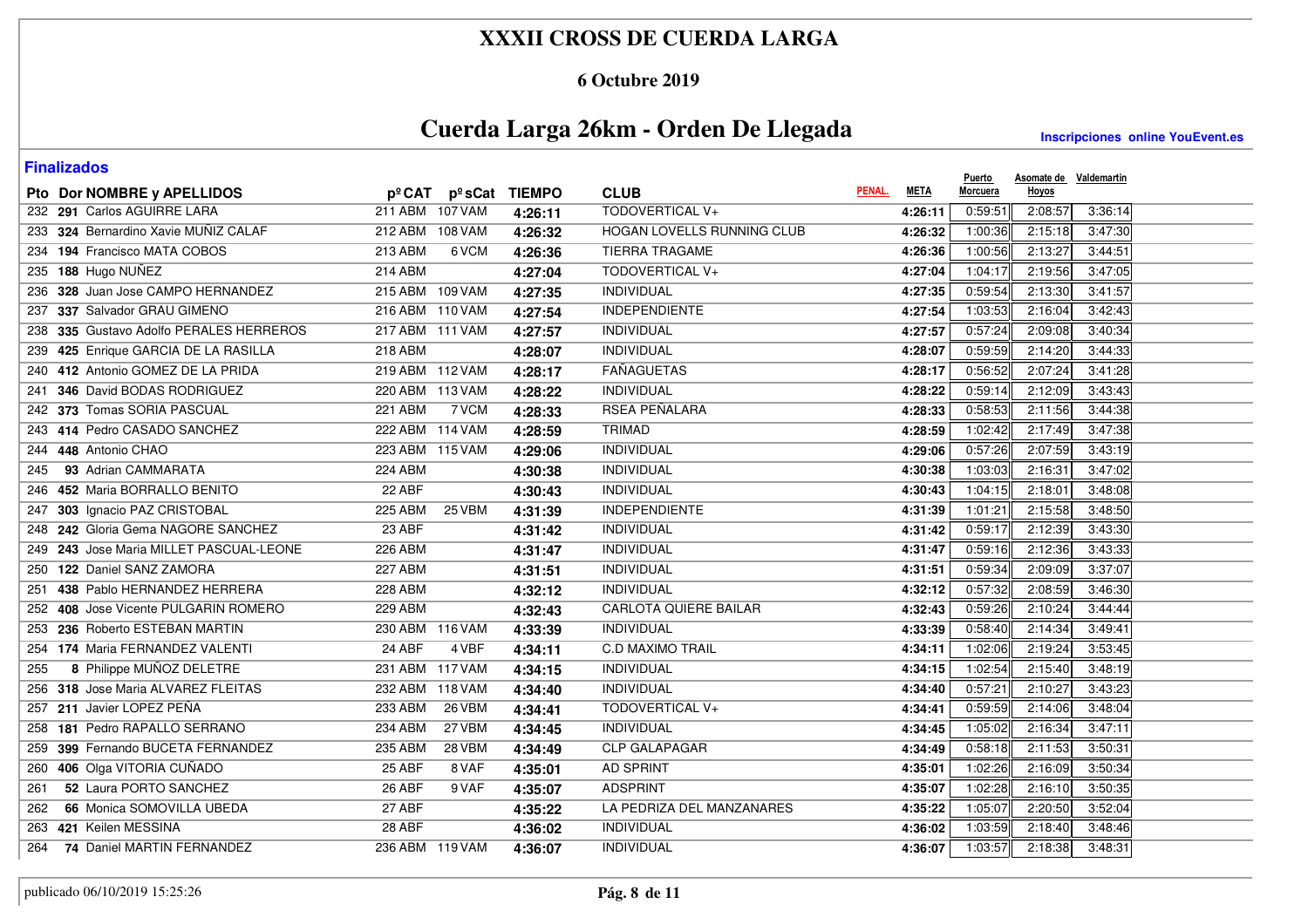#### **6 Octubre 2019**

# **Cuerda Larga 26km - Orden De Llegada**

| <b>Finalizados</b>                           |                                  |               |                                |        |             |                           | Asomate de Valdemartin |  |
|----------------------------------------------|----------------------------------|---------------|--------------------------------|--------|-------------|---------------------------|------------------------|--|
| Pto Dor NOMBRE y APELLIDOS                   | $p^{\circ}$ CAT $p^{\circ}$ sCat | <b>TIEMPO</b> | <b>CLUB</b>                    | PENAL. | <b>META</b> | <b>Puerto</b><br>Morcuera | Hoyos                  |  |
| 265 191 Israel QUIROS                        | 237 ABM 120 VAM                  | 4:37:04       | <b>INDIVIDUAL</b>              |        | 4:37:04     | 0:57:01                   | 2:13:43<br>3:50:07     |  |
| 266 115 Adrian MELOGNO                       | 238 ABM                          | 4:37:07       | <b>INDIVIDUAL</b>              |        | 4:37:07     | 0:59:10                   | 2:13:28<br>3:51:49     |  |
| 267 170 Alberto CALATAYUD GOMEZ              | 239 ABM                          | 4:37:09       | <b>INDIVIDUAL</b>              |        | 4:37:09     | 0:57:03                   | 2:14:18<br>3:51:40     |  |
| 268 266 Jorge LLACER MOLTO                   | 240 ABM 121 VAM                  | 4:37:14       | <b>INDIVIDUAL</b>              |        | 4:37:14     | 1:00:15                   | 2:16:40<br>3:54:49     |  |
| 269 428 Pablo ARIAS LOPEZ                    | 241 ABM 122 VAM                  | 4:39:00       | INDIVIDUAL                     |        | 4:39:00     | 0:58:37                   | 2:12:19<br>3:53:53     |  |
| 270 197 Daniel CARRASCOSA GARCIA             | 242 ABM                          | 4:39:46       | <b>INDIVIDUAL</b>              |        | 4:39:46     | 1:03:54                   | 2:22:24<br>3:55:45     |  |
| 271 176 Javier SASTRE PEREZ CEJUELA          | 243 ABM 123 VAM                  | 4:39:48       | <b>INDIVIDUAL</b>              |        | 4:39:48     | 1:03:56                   | 2:22:26<br>3:55:50     |  |
| 272 359 Miguel Angel BUSTO MARTINEZ          | 244 ABM 124 VAM                  | 4:39:55       | <b>CRONOS VILLAVICIOSA</b>     |        | 4:39:55     | 1:05:21                   | 2:23:07<br>3:56:24     |  |
| 60 Inmaculada PEREZ RIVERA<br>273            | 29 ABF<br>10 VAF                 | 4:39:58       | INDIVIDUAL                     |        | 4:39:58     | 1:04:55                   | 2:23:34<br>3:56:50     |  |
| 162 Ricardo BUELGA MENDEZ<br>274             | 245 ABM                          | 4:40:08       | <b>INDIVIDUAL</b>              |        | 4:40:08     | 0:59:11                   | 2:11:44<br>3:50:40     |  |
| 275 195 Oscar SANTIAGO POVEDA                | <b>246 ABM</b>                   | 4:40:11       | <b>INDIVIDUAL</b>              |        | 4:40:11     | 0:59:21                   | 2:11:47<br>3:50:33     |  |
| 65 Juan Carlos INCERA RODRIGUEZ<br>276       | 247 ABM 125 VAM                  | 4:40:24       | CLUB ATLETISMO VELILLA DE SAN  |        | 4:40:24     | 0:58:32                   | 2:15:13<br>3:53:29     |  |
| 277 410 Jose Maria GARCIA JIMENEZ            | 248 ABM 126 VAM                  | 4:41:10       | <b>INDIVIDUAL</b>              |        | 4:41:10     | 0:59:46                   | 2:12:14<br>3:52:23     |  |
| 62 Sara FERNANDEZ GONZALEZ<br>278            | 30 ABF<br><b>11 VAF</b>          | 4:41:37       | INDIVIDUAL                     |        | 4:41:37     | 1:05:25                   | 2:23:22<br>3:56:56     |  |
| 279 100 Diego MARTINEZ-CARO                  | 249 ABM 127 VAM                  | 4:41:54       | <b>INDEPENDIENTE</b>           |        | 4:41:54     | 1:01:00                   | 2:17:15<br>3:55:21     |  |
| 280 315 Jose Luis SOJO RUBIO                 | 250 ABM                          | 4:42:00       | INDIVIDUAL                     |        | 4:42:00     | 1:00:55                   | 2:15:44<br>3:50:12     |  |
| 27 Eneida Maria CHACON BOTELLO<br>281        | 31 ABF<br>12 VAF                 | 4:42:06       | <b>INDIVIDUAL</b>              |        | 4:42:06     | 0:59:15                   | 2:16:17<br>3:51:45     |  |
| 154 Fco. Javier PLAZA BOCUÑANO<br>282        | 251 ABM                          | 4:42:55       | <b>INDIVIDUAL</b>              |        | 4:42:55     | 0:59:09                   | 2:11:42<br>3:51:34     |  |
| 166 Raul MARTINEZ SOTO<br>283                | 252 ABM 128 VAM                  | 4:43:01       | INDIVIDUAL                     |        | 4:43:01     | 0:59:22                   | 2:11:49<br>3:51:35     |  |
| 20 Marta GONZALEZ GARCIA<br>284              | 32 ABF                           | 4:43:54       | PEPITAS GRILLAS                |        | 4:43:54     | 1:11:02                   | 2:25:29<br>3:56:39     |  |
| 97 Oscar RAMIL MORENO<br>285                 | 253 ABM 129 VAM                  | 4:44:16       | <b>CLUB TRIATLON TRIMADRID</b> |        | 4:44:16     | 0:59:19                   | 2:19:05<br>3:57:52     |  |
| 286 362 Carlos TRAVERSO SULLIVAN             | 254 ABM 130 VAM                  | 4:46:40       | TODOVERTICAL V+                |        | 4:46:40     | 1:05:27                   | 2:20:29<br>3:58:54     |  |
| 287 125 Leyber ORTEGON ULCUE                 | <b>255 ABM</b>                   | 4:47:14       | <b>INDIVIDUAL</b>              |        | 4:47:14     | 1:06:37                   | 2:23:00<br>3:56:59     |  |
| 7 Jose Miguel ABRIL DURAN<br>288             | 256 ABM 131 VAM                  | 4:47:31       | <b>TRAIL XTREM</b>             |        | 4:47:31     | 1:03:21                   | 2:23:55<br>3:59:35     |  |
| 419 Jose Maria CORREAS SEGUROLA<br>289       | 257 ABM 132 VAM                  | 4:47:38       | <b>INDEPENDIENTE</b>           |        | 4:47:38     | 1:01:27                   | 2:14:28<br>3:56:03     |  |
| 424 Fernando RIERA BERENGUER<br>290          | 258 ABM<br>29 VBM                | 4:49:28       | C.D.E. LOS CORZOS MONTAÑEROS   |        | 4:49:28     | 1:03:06                   | 2:20:55<br>4:01:36     |  |
| 89 Sergio FERNANDEZ MARTINEZ<br>291          | 259 ABM 133 VAM                  | 4:49:32       | <b>CLUB HASSANI</b>            |        | 4:49:32     | 1:07:17                   | 2:33:37<br>4:07:17     |  |
| 13 Beatriz CASTELLANO JIMENEZ<br>292         | 33 ABF                           | 4:50:11       | R.S.E.A.PEÑALARA               |        | 4:50:11     | 1:07:45                   | 2:25:48<br>4:01:20     |  |
| 64 Mauro TADEO<br>293                        | 260 ABM<br>8 VCM                 | 4:50:15       | R.S.E.A.PEÑALARA               |        | 4:50:15     | 1:05:41                   | 2:25:02<br>3:59:56     |  |
| 15 Luis GARVIA IZQUIERDO<br>294              | 261 ABM                          | 4:50:22       | <b>CARLOTA QUIERE BAILAR</b>   |        | 4:50:22     | 0:58:51                   | 2:13:23<br>3:54:42     |  |
| 295 432 Santiago TEBAR CASAS                 | 262 ABM 134 VAM                  | 4:51:39       | INDIVIDUAL                     |        | 4:51:39     | 1:01:25                   | 2:19:27<br>3:57:36     |  |
| 296 433 Fernando ZAMORA                      | 263 ABM 135 VAM                  | 4:51:44       | <b>INDIVIDUAL</b>              |        | 4:51:44     | 1:01:26                   | 2:19:29<br>3:57:38     |  |
| 297 439 Jose Antonio PACHECO DIAZ MALAGUILLA | 264 ABM 136 VAM                  | 4:52:05       | <b>ILOS TROTONES</b>           |        | 4:52:05     | 1:08:11                   | 2:25:54<br>4:01:18     |  |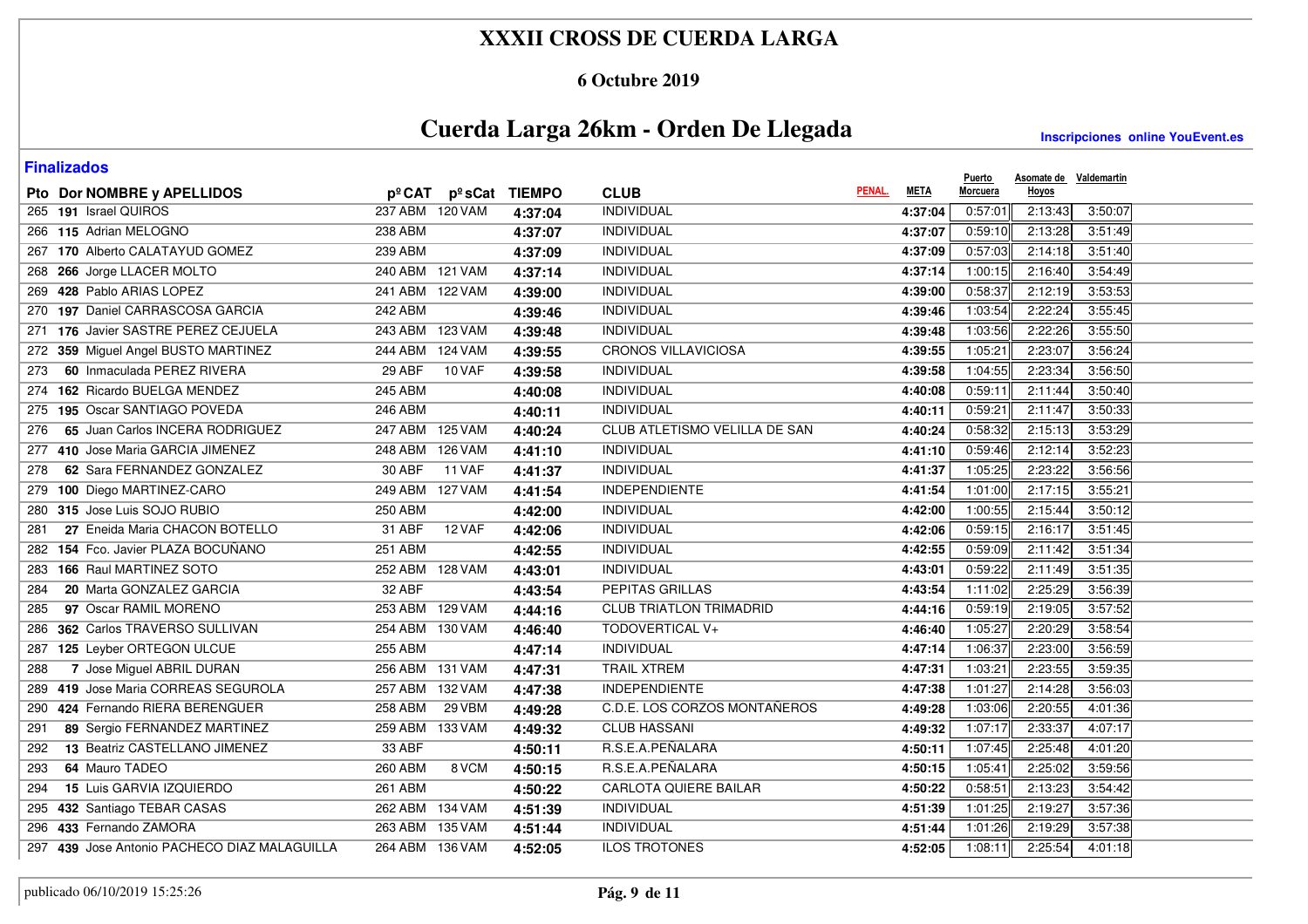### **6 Octubre 2019**

# **Cuerda Larga 26km - Orden De Llegada**

| <b>Finalizados</b>                      |                          |               |                                |             | <b>Puerto</b> | Asomate de Valdemartin |  |
|-----------------------------------------|--------------------------|---------------|--------------------------------|-------------|---------------|------------------------|--|
| Pto Dor NOMBRE y APELLIDOS              | pºCAT                    | pºsCat TIEMPO | PENAL.<br><b>CLUB</b>          | <b>META</b> | Morcuera      | Hoyos                  |  |
| 298 366 Javier MONGE RABADAN            | <b>265 ABM</b>           | 4:52:09       | <b>GMM</b>                     | 4:52:09     | 1:06:21       | 2:25:12<br>4:03:41     |  |
| 299 300 Augusto FERNANDEZ FERNANDEZ     | 266 ABM 137 VAM          | 4:53:22       | CD NAVARROSA - LOS TROTONES    | 4:53:22     | 1:08:18       | 2:26:50<br>4:04:30     |  |
| 300 420 Maria Gema GARCIA ORTIZ         | 34 ABF<br>13 VAF         | 4:54:14       | <b>INDEPENDIENTE</b>           | 4:54:14     | 1:08:36       | 2:30:17<br>4:08:06     |  |
| 301 370 Juan Manuel DE LOS REYES BELVER | 267 ABM                  | 4:56:11       | <b>INDIVIDUAL</b>              | 4:56:11     | 1:02:31       | 2:24:12<br>4:05:25     |  |
| 302 372 Diego GARCIA-MIGUEL ALCOBENDAS  | 268 ABM                  | 4:56:15       | INDIVIDUAL                     | 4:56:15     | 1:02:23       | 2:24:15<br>4:05:27     |  |
| 303 232 Carlos SARTI TERCERO            | 269 ABM                  | 4:57:37       | INDIVIDUAL                     | 4:57:37     | 1:03:48       | 2:26:11<br>4:08:33     |  |
| 304 128 Fernando SANCHIZ DE LA INFIESTA | <b>270 ABM</b>           | 4:57:42       | <b>INDIVIDUAL</b>              | 4:57:42     | 1:03:51       | 2:22:32<br>4:03:59     |  |
| 305 234 Cristina Anca DRAGOTA           | 35 ABF<br>$14$ VAF       | 4:58:33       | <b>INDIVIDUAL</b>              | 4:58:33     | 1:06:31       | 2:27:52<br>4:08:36     |  |
| 306 276 Christian ABELE PLAZA           | 271 ABM 138 VAM          | 4:59:56       | INDIVIDUAL                     | 4:59:56     | 1:07:51       | 2:29:47<br>4:08:39     |  |
| 307 153 Raul GOMEZ                      | 272 ABM 139 VAM          | 5:00:42       | INDIVIDUAL                     | 5:00:42     | 1:02:00       | 2:19:51<br>4:07:19     |  |
| 50 Javier ENRICH FORET<br>308           | 273 ABM<br>30 VBM        | 5:00:46       | <b>INDIVIDUAL</b>              | 5:00:46     | 1:08:15       | 2:36:27<br>4:14:51     |  |
| 23 Alberto LOPEZ GARCIA<br>309          | 274 ABM                  | 5:02:31       | <b>CARNETHY HRC</b>            | 5:02:31     | 1:07:05       | 2:28:39<br>4:11:38     |  |
| 24 Paloma HERAS AMBROS<br>310           | 36 ABF                   | 5:02:35       | INDIVIDUAL                     | 5:02:35     | 1:07:11       | 2:28:44<br>4:12:01     |  |
| 68 Carlos QUEIRUGA ZABALLOS<br>311      | 275 ABM 140 VAM          | 5:02:42       | RUNNERS TORREJON               | 5:02:42     | 1:06:39       | 2:29:38<br>4:11:09     |  |
| 312 283 Fernando PINILLA GARCIA         | <b>276 ABM</b>           | 5:05:13       | TODOVERTICAL V+                | 5:05:13     | 1:04:26       | 2:26:19<br>4:05:39     |  |
| 313 165 Bernardo CORREIA BELLO          | <b>277 ABM</b>           | 5:05:17       | <b>INDIVIDUAL</b>              | 5:05:17     | 1:04:50       | 2:26:24<br>4:08:13     |  |
| 314 294 Boria ALONSO GOMEZ              | 278 ABM 141 VAM          | 5:05:20       | CDE PERLAS TRIATLON COLMENAR V | 5:05:20     | 1:01:15       | 2:18:51<br>4:05:45     |  |
| 315 131 Carlos ALONSO CASTELO           | 279 ABM 142 VAM          | 5:05:21       | <b>INDIVIDUAL</b>              | 5:05:21     | 1:01:34       | 2:19:54<br>4:05:55     |  |
| 316 310 Victor RODRIGUEZ GARCIA         | 280 ABM 143 VAM          | 5:05:39       | <b>VICTOR</b>                  | 5:05:39     | 1:00:53       | 2:18:43<br>4:05:41     |  |
| 317 299 Alberto REDONDO TEJEDOR         | 281 ABM<br>9 VCM         | 5:06:59       | <b>TIERRA TRAGAME</b>          | 5:06:59     | 1:07:13       | 2:29:32<br>4:11:27     |  |
| 42 Carlos Luis VILLANUEVA GIRON<br>318  | <b>282 ABM</b><br>31 VBM | 5:08:07       | <b>INDIVIDUAL</b>              | 5:08:07     | 1:08:57       | 2:40:56<br>4:21:49     |  |
| 319 307 Emilio GALLEGO LOZANO           | 283 ABM<br>32 VBM        | 5:09:14       | HIJOS DE ODIN                  | 5:09:14     | 1:03:27       | 2:24:46<br>4:14:15     |  |
| 320 280 Jose A. SANCHEZ BOGAJO          | <b>284 ABM</b>           | 5:09:16       | <b>INDIVIDUAL</b>              | 5:09:16     | 1:08:30       | 2:29:44<br>4:14:18     |  |
| 321 117 Enrique SELIGRAT SIERRA         | 285 ABM 144 VAM          | 5:09:31       | <b>INDIVIDUAL</b>              | 5:09:31     | 1:02:47       | 2:22:18<br>4:14:57     |  |
| 322 119 Francisco Javier PEREZ HIDALGO  | 286 ABM 145 VAM          | 5:09:42       | INDIVIDUAL                     | 5:09:42     | 1:02:50       | 2:21:03<br>4:15:02     |  |
| 323 268 Karol PIOTROWSKI                | 287 ABM                  | 5:09:49       | RSEA PEÑALARA                  | 5:09:49     | 1:05:07       | 2:33:27<br>4:23:07     |  |
| 324 391 Ignacio BELLIDO MORA            | 288 ABM 146 VAM          | 5:11:43       | <b>INDIVIDUAL</b>              | 5:11:43     | 1:08:11       | 2:31:37<br>4:17:57     |  |
| 325 118 Jorge MUÑOZ GONZALEZ            | 289 ABM 147 VAM          | 5:12:22       | INDIVIDUAL                     | 5:12:22     | 1:10:32       | 2:32:45<br>4:26:32     |  |
| 326 112 Juan Pablo RIVES SANZ           | 290 ABM                  | 5:12:26       | <b>KINESIA</b>                 | 5:12:26     | 1:07:56       | 2:27:50<br>4:09:07     |  |
| 327 108 Esteban RAMOS POVEDANO          | 291 ABM                  | 5:12:29       | <b>OMM KINESIA</b>             | 5:12:29     | 1:07:58       | 2:27:47<br>4:09:17     |  |
| 328 106 Jose LEON GOMEZ                 | 292 ABM                  | 5:12:33       | INDIVIDUAL                     | 5:12:33     | 1:07:36       | 2:25:41<br>4:05:53     |  |
| 329 107 Manuel PAULETE MUÑOZ            | 293 ABM                  | 5:12:39       | <b>INDIVIDUAL</b>              | 5:12:39     | 1:07:22       | 2:25:43<br>4:05:56     |  |
| 330 363 Angel PEREZ DEL COJO            | 294 ABM 148 VAM          | 5:12:51       | <b>BT SEDE</b>                 | 5:12:51     | 1:02:29       | 2:25:05<br>4:15:27     |  |